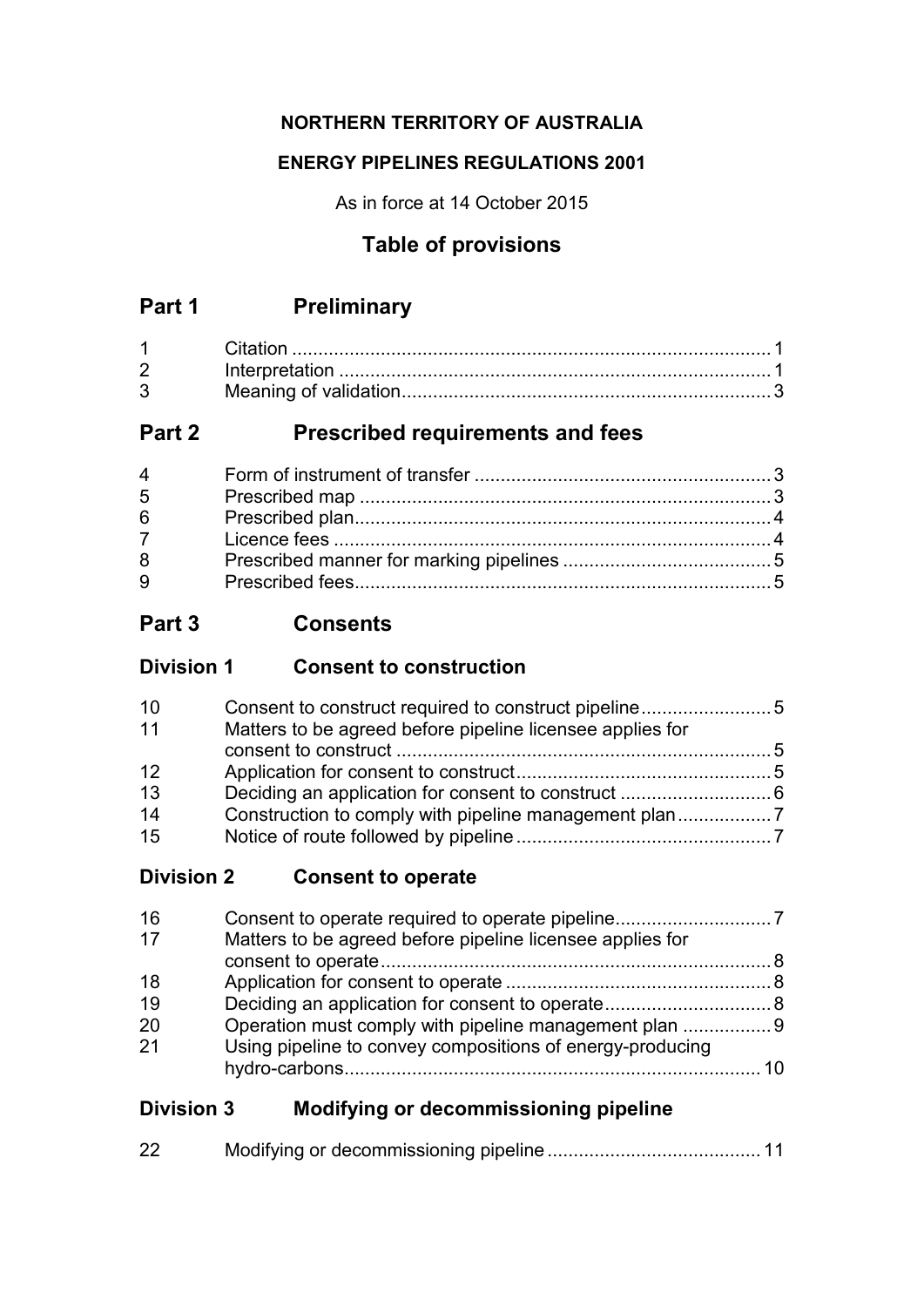# **Part 4 Pipeline management plans**

# **Division 1 Acceptance of pipeline management plan**

| 23 |                                                               |  |
|----|---------------------------------------------------------------|--|
| 24 | Time limit for accepting or not accepting pipeline management |  |
|    |                                                               |  |
| 25 |                                                               |  |

# **Division 2 Contents of pipeline management plan**

# **Division 3 Revision of pipeline management plan**

| 33 | Revision because of change, or proposed change, of              |  |
|----|-----------------------------------------------------------------|--|
|    |                                                                 |  |
| 34 |                                                                 |  |
| 35 |                                                                 |  |
| 36 |                                                                 |  |
| 37 | Time limit for accepting or not accepting proposed revision  19 |  |
| 38 | Acceptance of a proposed revision of a pipeline management      |  |
|    |                                                                 |  |
| 39 |                                                                 |  |

## **Division 4 Withdrawal of acceptance of pipeline management plan**

| 40 |                                                             |  |
|----|-------------------------------------------------------------|--|
| 41 |                                                             |  |
| 42 | Withdrawal of acceptance not affected by other provisions22 |  |

# **Part 5 Incidents, reports and records**

| 43 |  |
|----|--|
| 44 |  |
| 45 |  |

**Part 6 Miscellaneous**

| <b>Division 1</b> | <b>Requirements about workers</b> |
|-------------------|-----------------------------------|
|                   |                                   |

| 46 |  |
|----|--|
|    |  |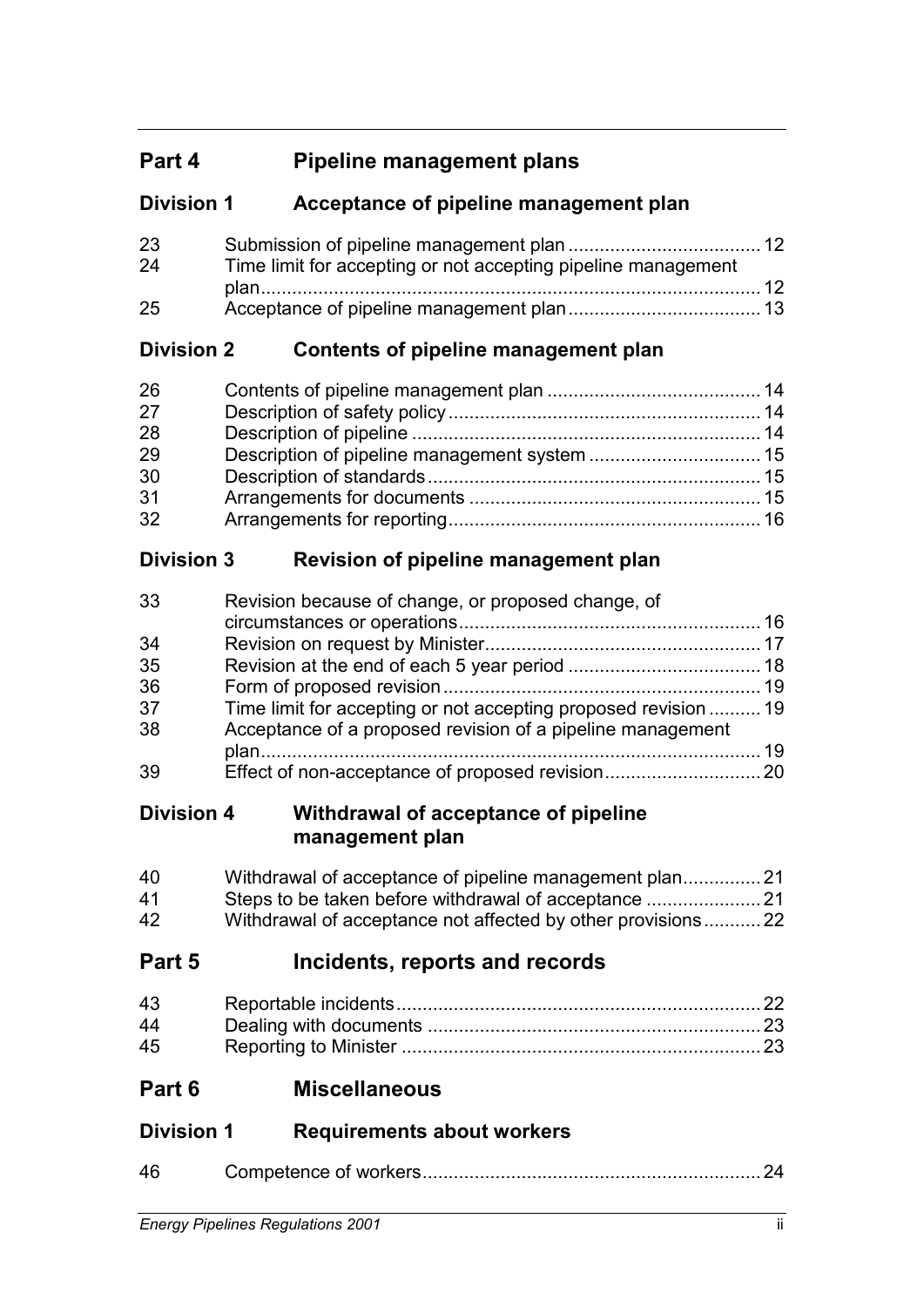| 47<br>48          | Involvement of workers in pipeline management plan            |  |
|-------------------|---------------------------------------------------------------|--|
| <b>Division 2</b> | <b>Providing information</b>                                  |  |
| 49<br>50          | Minister may decline to consider application or submission if |  |
| 51                |                                                               |  |
| <b>Division 3</b> | <b>Offences</b>                                               |  |
| 51A               |                                                               |  |
|                   |                                                               |  |
| Part 7            | <b>Repeal and transitional</b>                                |  |
| 52                | Application of regulations to licences granted before         |  |
| 53                |                                                               |  |
| <b>Schedule 1</b> |                                                               |  |
| <b>Schedule 2</b> | <b>Prescribed fees</b>                                        |  |
| <b>Schedule 3</b> | <b>Repealed Regulations</b>                                   |  |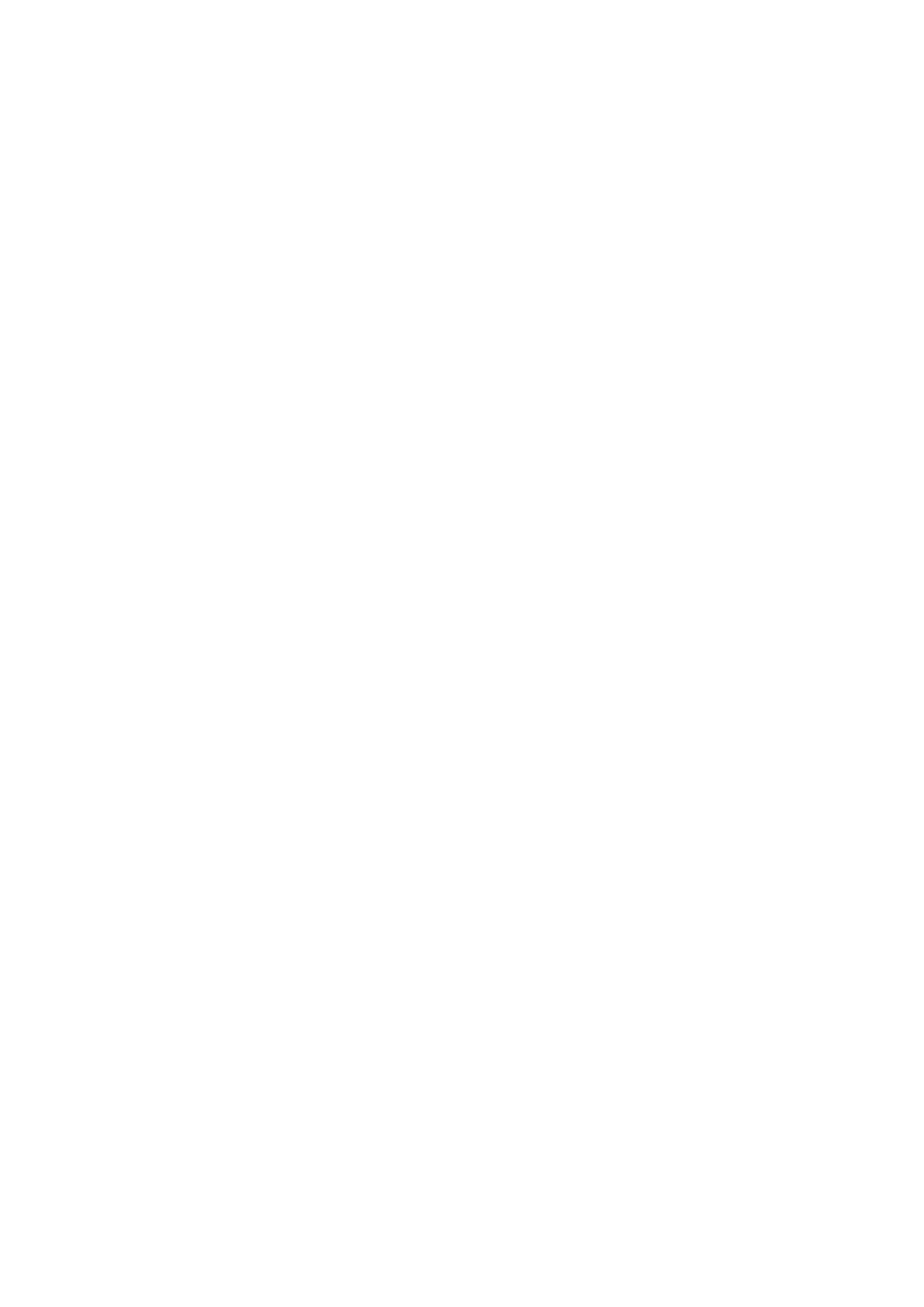## **NORTHERN TERRITORY OF AUSTRALIA**

As in force at 14 October 2015 \_\_\_\_\_\_\_\_\_\_\_\_\_\_\_\_\_\_\_\_

\_\_\_\_\_\_\_\_\_\_\_\_\_\_\_\_\_\_\_\_

#### **ENERGY PIPELINES REGULATIONS 2001**

#### **Regulations under the** *Energy Pipelines Act 1981*

#### **Part 1 Preliminary**

#### **1 Citation**

These Regulations may be cited as the *Energy Pipelines Regulations 2001*.

#### **2 Interpretation**

(1) In these Regulations, unless the contrary intention appears:

*AS* followed by a designation refers to the Australian Standard having that designation that is published by the Standards Association of Australia.

*independent validator*, in relation to a validation, means a person who has the necessary competence and ability, and access to data, in relation to the matters being validated, to arrive at an independent opinion on the matters.

#### *Pipeline*:

- (a) has the same meaning as in the Act; and
- (b) includes equipment and systems that are related to a pipeline within the meaning of the Act.

*pipeline management plan in force*, in relation to a pipeline, means:

- (a) a pipeline management plan for the pipeline submitted by or for the pipeline licensee and accepted under these Regulations; or
- (b) if the pipeline management plan is accepted in part that part of the pipeline management plan that is accepted,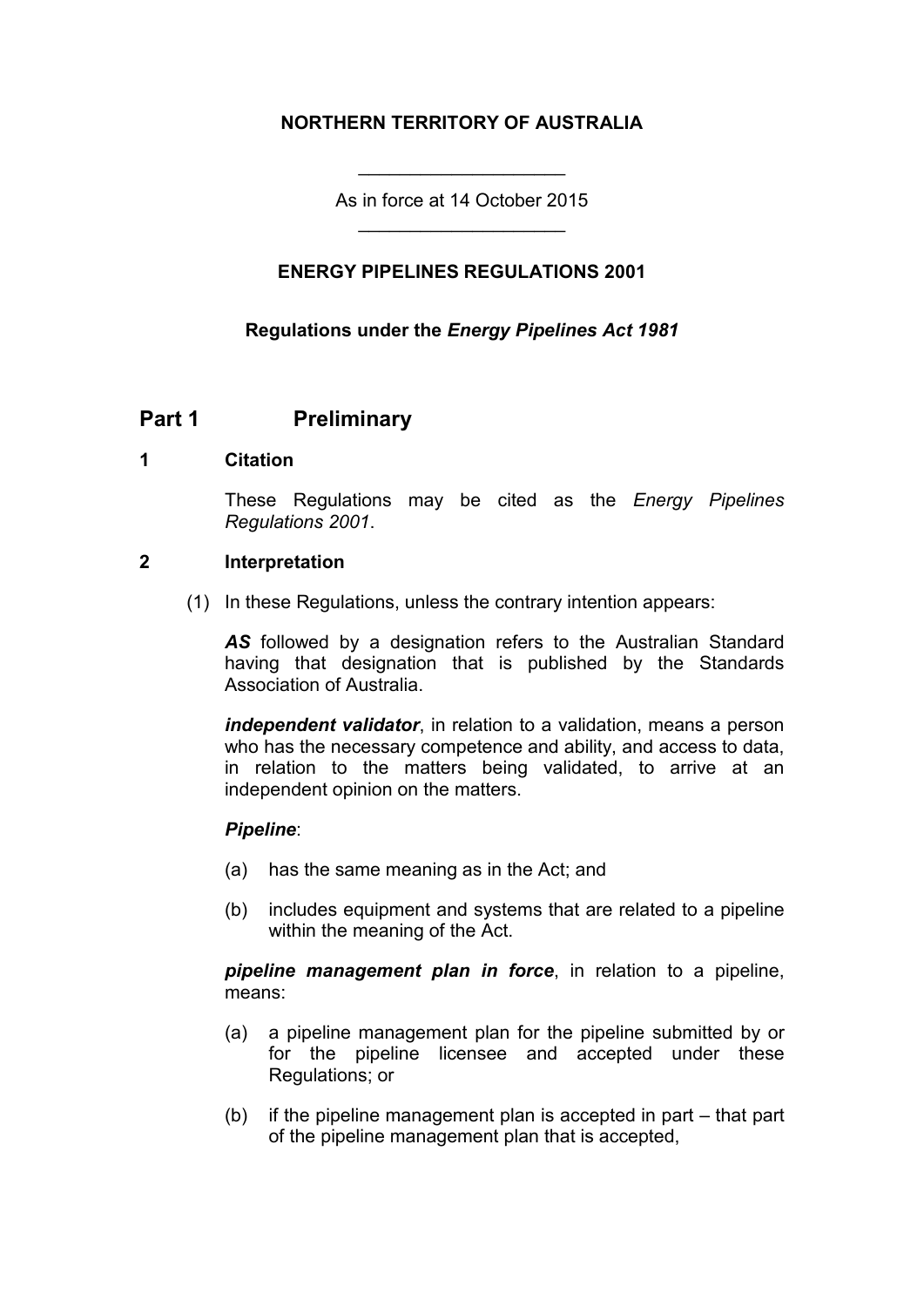as revised from time to time under these Regulations, but does not include a pipeline management plan for which the acceptance has been withdrawn.

*pipeline management system description*, in relation to a pipeline, means a description of the matters specified in regulation 29 in relation to the pipeline.

*reportable incident* means an incident that:

- (a) results in significant damage to a pipeline (for example, by reducing the capacity of the pipeline to contain energyproducing hydro-carbons flowing through it);
- (b) results in the death of a person;
- (c) results in serious injury to a person;
- (d) is likely to have a result of a kind mentioned in paragraph (a), (b) or (c); or
- (e) is of kind that a reasonable pipeline licensee would consider to require immediate investigation.

*significant pipeline accident event* means an event that;

- (a) is connected (whether immediately or after delay) with work carried out on, or in relation to, a pipeline; and
- (b) causes, or creates a significant risk of causing, human deaths (for example, because of hydrocarbon releases).

*validation* has the meaning in regulation 3 and *validate* has a corresponding meaning.

- (2) In these Regulations, a pipeline is to be taken to be decommissioned if:
	- (a) the pipeline ceases operation, other than:
		- (i) temporarily for maintenance; or
		- (ii) for a period agreed between the Minister and pipeline licensee for the pipeline; or
	- (b) the pipeline is removed.
- (3) In these Regulations, *Australian Standard* means a standard for publication on behalf of the Council of the Standards Association of Australia, being the association of that name incorporated by Royal Charter.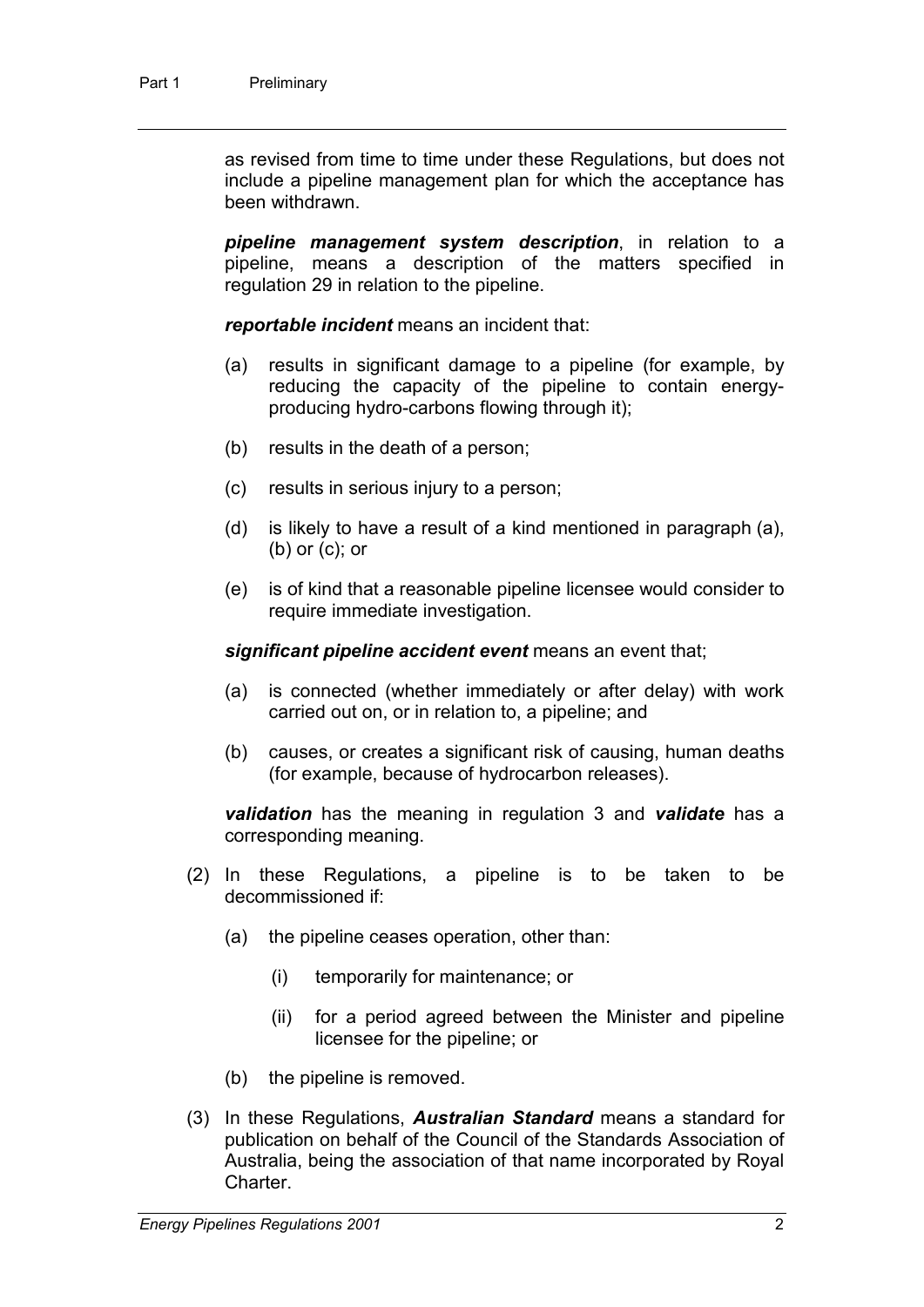- (4) For the purposes of these Regulations:
	- (a) a reference to an Australian Standard or a part of an Australian Standard published on a date specified in these Regulations is to be read as a reference to the Australian Standard or the part of the Australian Standard, as the case requires, approved for publication on that date; and
	- (b) if an Australian Standard refers to another instrument, that instrument is to be taken to be incorporated with, and form part of, the Australian Standard.

#### **3 Meaning of validation**

- (1) A validation of a proposal for a pipeline under these Regulations is a statement in writing by an independent validator that:
	- (a) the proposal is suitable for the purposes for which it is proposed;
	- (b) if the proposal includes a modification of the pipeline that may affect the integrity of the pipeline – there are reasonable grounds to believe that the modification will result in the pipeline being suitable for the purposes for which it is to be used;
	- (c) the proposal is consistent with the pipeline management system description in the pipeline management plan in force for the pipeline; and
	- (d) the proposal complies with any Australian Standards or international standards that are specified in the pipeline management plan as applying to that kind of proposal.
- (2) A validation is to cover the scope of the validation agreed under these Regulations.

## **Part 2 Prescribed requirements and fees**

#### **4 Form of instrument of transfer**

An instrument of transfer referred to in section 46(3) of the Act is to be in accordance with Form 1 in Schedule 1.

#### **5 Prescribed map**

For the purposes of section  $5(2)(c)$  of the Act, a prescribed map is a map in an electronic format from the Australian Surveying and Land Information Group.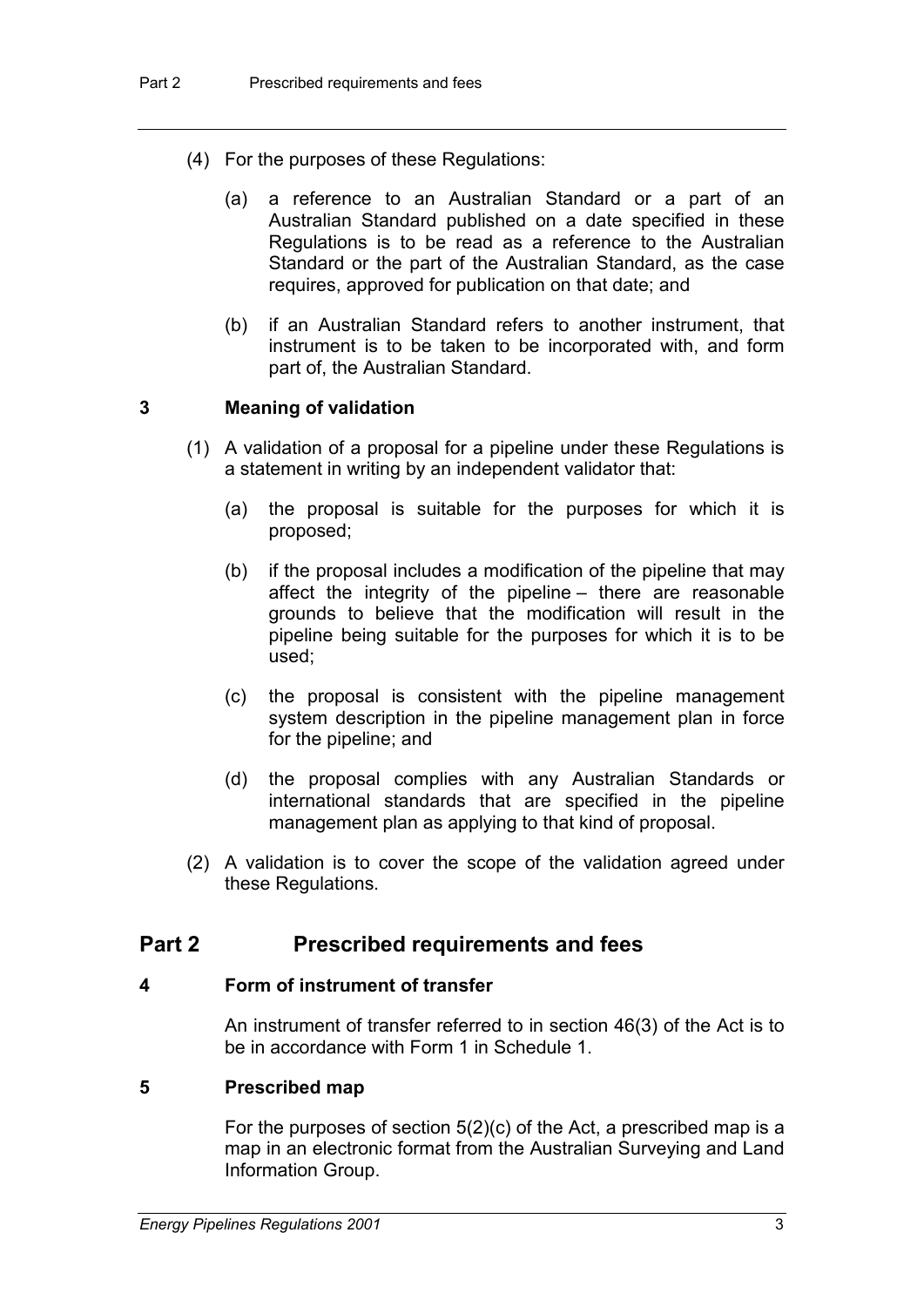#### **6 Prescribed plan**

For the purposes of section 13(2)(c) of the Act, a plan is to be drawn in an electronic format containing map grids and geographical co-ordinates in accordance with the Geocentric Datum of Australia established by the Intergovernmental Committee on Surveying and Mapping.

## **7 Licence fees**

- (1) The licence fee payable under section 30(1) of the Act is the greater of the following:
	- (a) an amount equal to 467 revenue units;
	- (b) an amount calculated in accordance with the formula:

 $A = B \times C \times D$ 

where:

- A is the fee payable in dollars; and
- B is the prescribed unit amount; and
- C is the average internal diameter of the pipeline expressed in metres; and
- D is the length of the pipeline expressed in metres.
- (1A) For subregulation (1)(b), the prescribed unit amount is \$0.90.
	- (2) However, if the licence fee is payable in respect of a period any part of which is after 30 June 2000, the prescribed unit amount is increased by 10%, on and from 1 July 2000, in respect of the licence fee payable for the part after 30 June 2000.
	- (3) The additional amount payable as a result of the increase in the unit amount is the GST component.
	- (4) Although a licence fee in respect of a period after 30 June 2000 may have been paid, the additional amount of the GST component may be separately charged and is payable by the licensee within one month after the date the charge is made.
	- (5) In this regulation, *GST* has the same meaning as in the *A New Tax System (Goods and Services Tax) Act 1999* of the Commonwealth.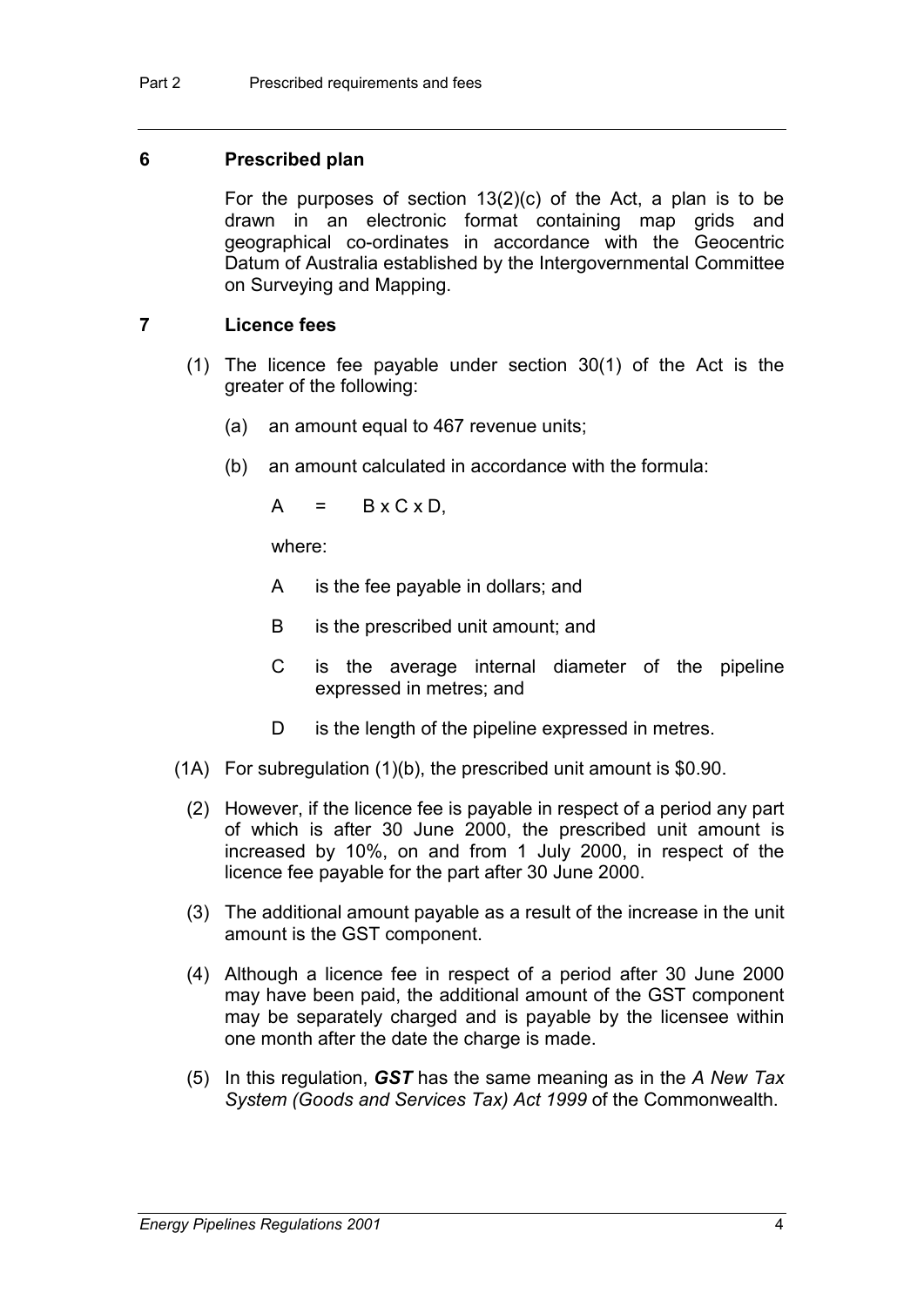#### **8 Prescribed manner for marking pipelines**

For the purposes of sections 39(a), 64A and 66 of the Act, the position of a pipeline is to be marked by markers erected in accordance with AS 2885.1-1997.

#### **9 Prescribed fees**

The fee payable for the purposes of the Act in relation to a matter specified in Schedule 2 is the fee specified opposite the matter.

## **Part 3 Consents**

#### **Division 1 Consent to construction**

#### **10 Consent to construct required to construct pipeline**

A pipeline licensee must not begin the construction of a pipeline under the licence unless the Minister has granted under this Division a consent to the construction.

Maximum penalty: If the offender is a natural person  $-$ 200 penalty units.

> If the offender is a corporation – 1 000 penalty units.

#### **11 Matters to be agreed before pipeline licensee applies for consent to construct**

A pipeline licensee may apply for a consent under this Division to construct a pipeline only if the licensee and Minister have agreed on:

- (a) the matters about the activities to which the application relates that are to be described in the pipeline management plan for the pipeline; and
- (b) the scope of the validation for the proposal to carry out those activities.

#### **12 Application for consent to construct**

- (1) An application for a consent under this Division to construct a pipeline is to be lodged in writing with the Minister.
- (2) An application may relate to all or some of the activities for designing and constructing the pipeline.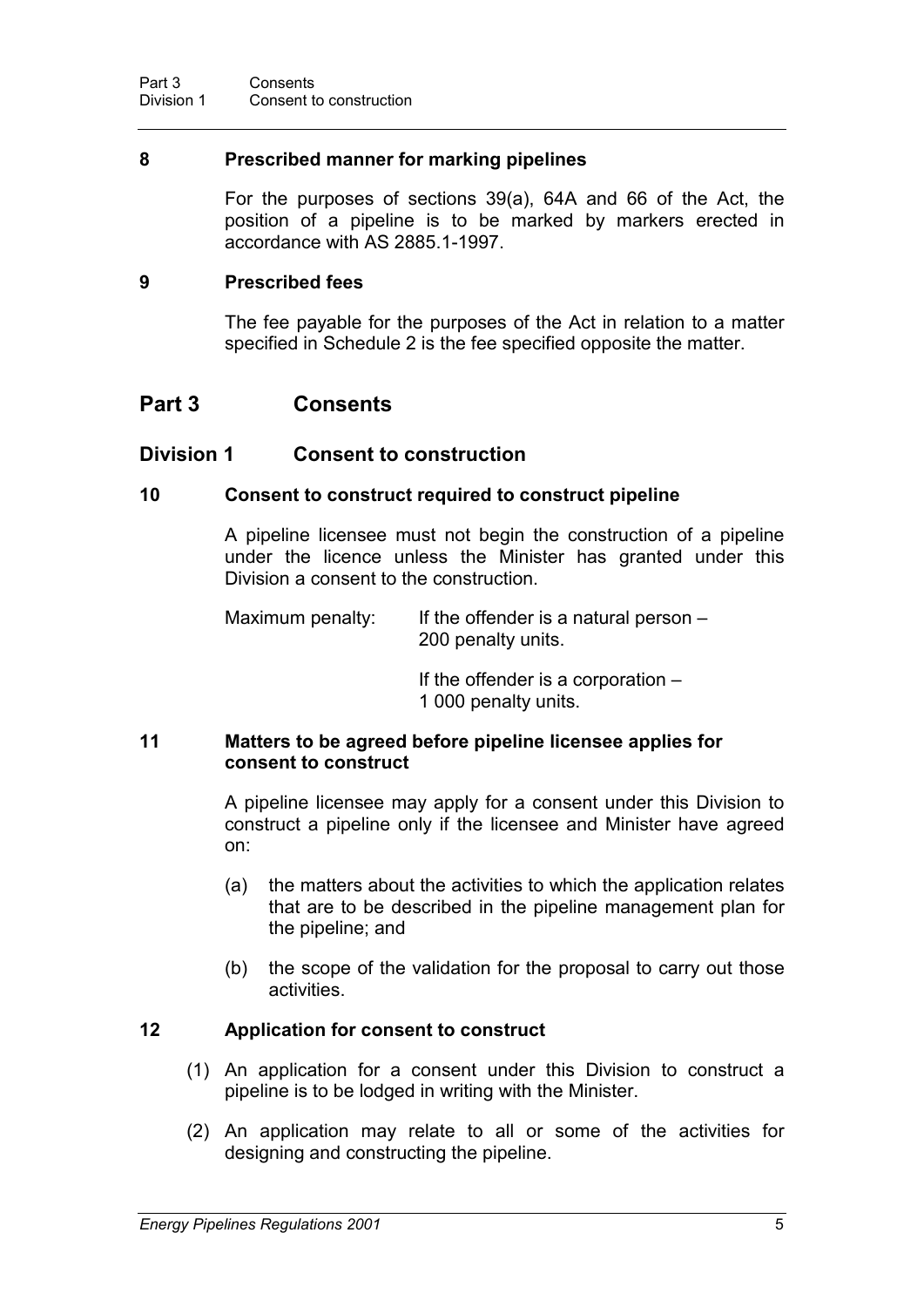- (3) The application is to include the following information:
	- (a) the name of the applicant;
	- (b) an address of the applicant for communications on matters relating to the pipeline;
	- (c) a facsimile number, or electronic mail address, within Australia for the applicant.
- (4) The application is to be accompanied by:
	- (a) those parts of the pipeline management plan in force for the pipeline that provide for the activities to which the application relates; and
	- (b) a validation of the proposal to carry out those activities.

#### **13 Deciding an application for consent to construct**

- (1) Within 28 days after an application for a consent to construct a pipeline is lodged under regulation 12, the Minister must decide whether to grant the consent.
- (2) A decision by the Minister to grant or to refuse to grant a consent to construct is not invalid only because the Minister did not comply with subregulation (1) in relation to an application.
- (3) The Minister must grant a consent if there are reasonable grounds for believing that:
	- (a) a pipeline management plan in force for the pipeline provides for the activities to which the application relates; and
	- (b) a validation of the proposal to carry out those activities is in force.
- (4) The Minister may grant a consent to construct for all or some of the activities to which the application relates.
- (5) If the Minister decides to grant a consent, the Minister must, as soon as practicable, give the applicant the consent in writing.
- (6) If the Minister decides not to grant a consent for all or some of the activities to which an application relates, the Minister must, as soon as practicable, notify the applicant in writing:
	- (a) that the consent has not been granted for those activities; and
	- (b) the reasons for the decision.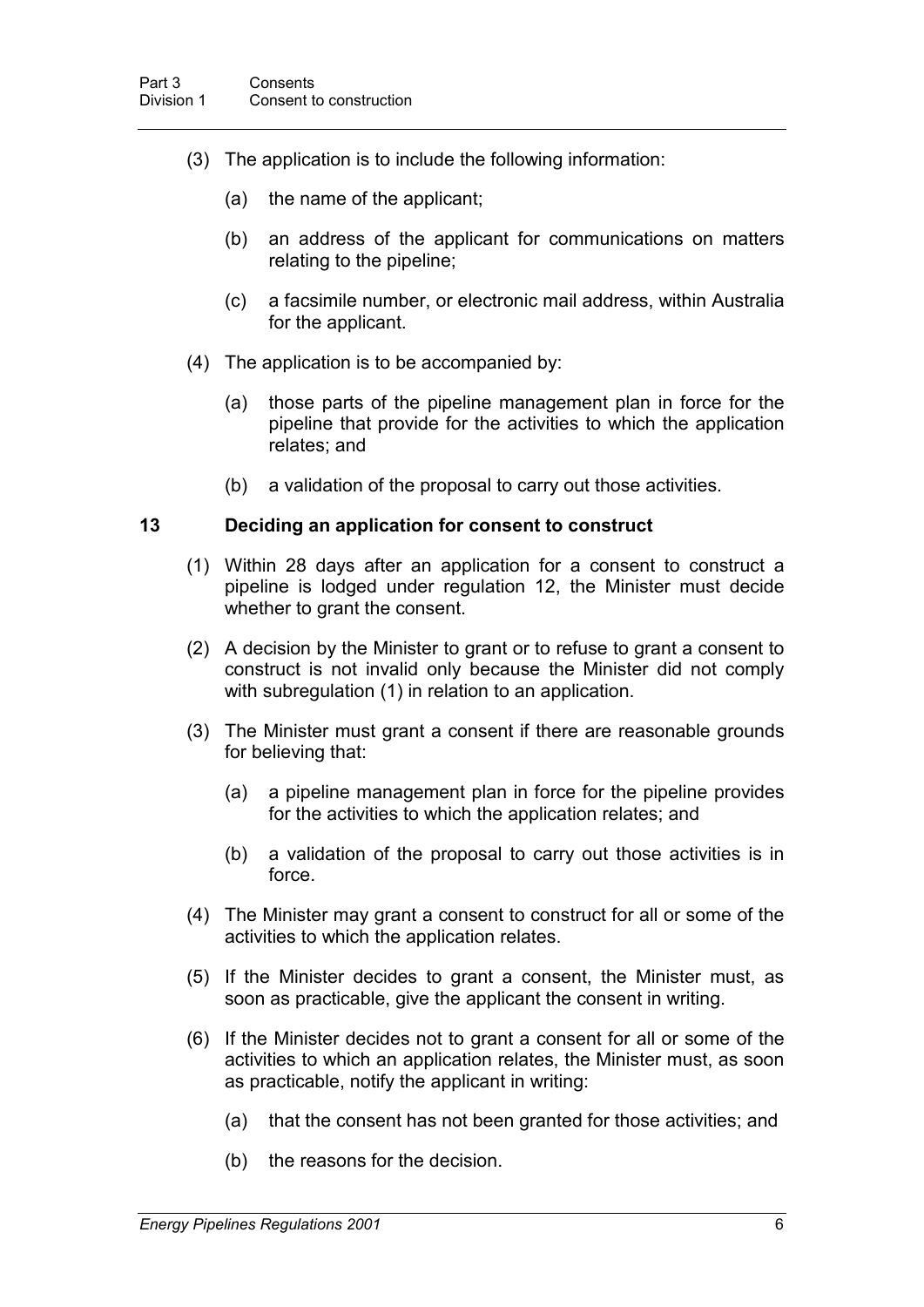#### **14 Construction to comply with pipeline management plan**

A pipeline licensee must not construct a pipeline under the licence unless:

- (a) a pipeline management plan, or a part of a pipeline management plan, in force for the pipeline provides for the construction; and
- (b) the pipeline is constructed in a way that is not contrary to that plan or part of a plan.

Maximum penalty: If the offender is a natural person  $-$ 200 penalty units.

> If the offender is a corporation – 1 000 penalty units.

#### **15 Notice of route followed by pipeline**

(1) As soon as practicable after construction of a pipeline has been finished but within 3 months after a consent to operate is granted for the pipeline, the pipeline licensee must notify the Minister in writing of the exact route followed by the pipeline.

Maximum penalty: If the offender is a natural person  $-$ 20 penalty units.

> If the offender is a corporation – 100 penalty units.

(2) If a notice given by a licensee under subregulation (1) indicates that a part of the route of the pipeline to which the notice relates is located under seawater, the Minister must provide a copy of the relevant part of the notice to the Surveyor-General and to the Australian Hydrographic Office.

## **Division 2 Consent to operate**

#### **16 Consent to operate required to operate pipeline**

A pipeline licensee must not operate a pipeline under the licence unless the Minister has granted a consent under this Division to operate the pipeline.

Maximum penalty: If the offender is a natural person  $-$ 200 penalty units.

- If the offender is a corporation –
- 1 000 penalty units.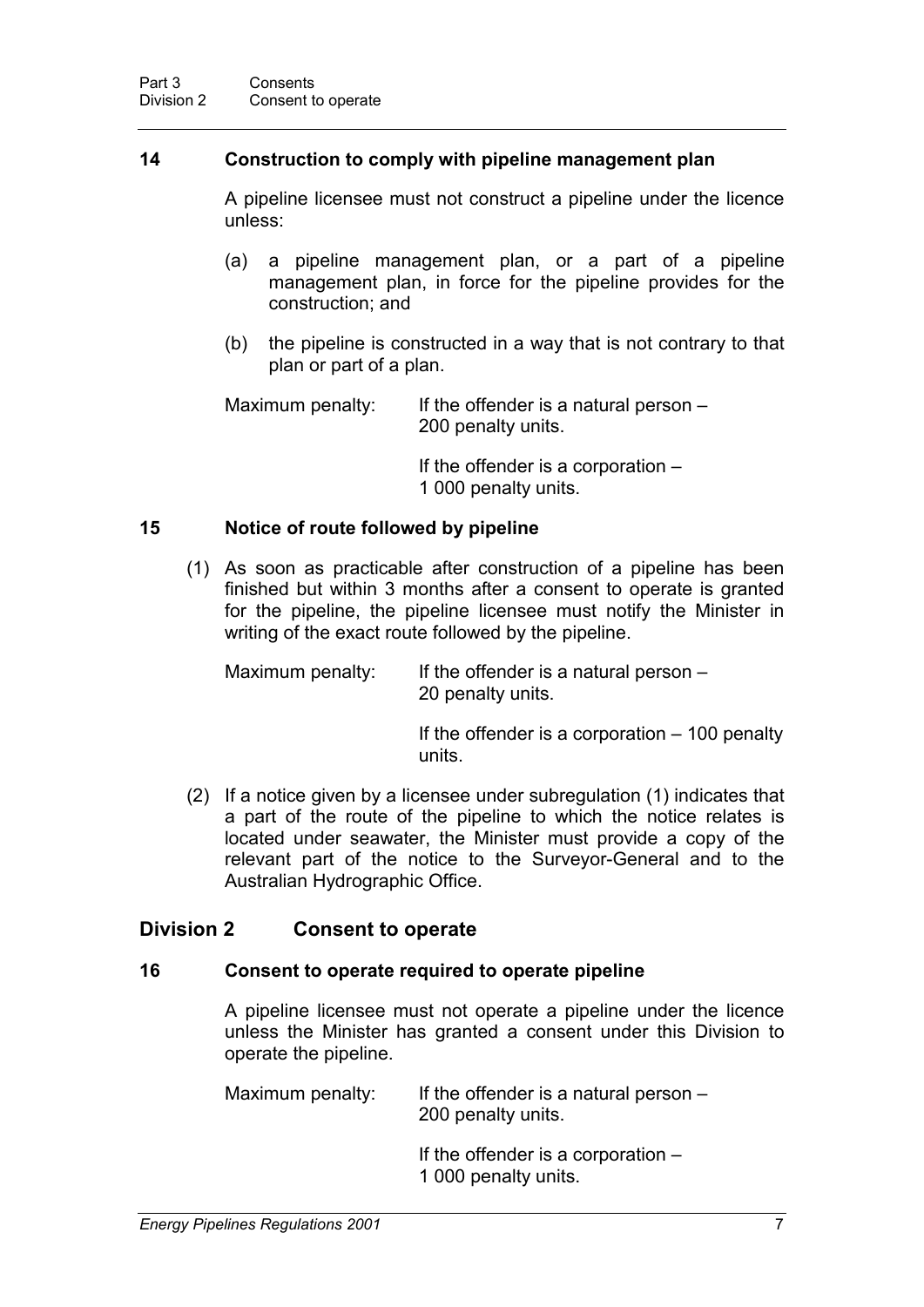#### **17 Matters to be agreed before pipeline licensee applies for consent to operate**

A pipeline licensee may apply for a consent under this Division to operate a pipeline only if the licensee and Minister have agreed on:

- (a) the matters about the operation of the pipeline that are to be described in the pipeline management plan for the pipeline; and
- (b) the scope of the validation for the proposal to operate the pipeline.

#### **18 Application for consent to operate**

- (1) An application for a consent under this Division to operate a pipeline is to be lodged in writing with the Minister.
- (2) The application is to include the following information:
	- (a) the name of the applicant;
	- (b) an address of the applicant for communications on matters relating to the pipeline;
	- (c) a facsimile number, or electronic mail address, within Australia for the applicant.
- (3) The application is to be accompanied by:
	- (a) those parts of the pipeline management plan in force for the pipeline that provide for the operation of the pipeline;
	- (b) a validation of the proposal to operate the pipeline; and
	- (c) if the Minister has, under section 38(2A) of the Act, required the licensee to take out and maintain a policy of insurance – information showing that the pipeline licensee is maintaining the insurance in accordance with the requirement.

#### **19 Deciding an application for consent to operate**

- (1) Within 7 days after an application for a consent under this Division to operate a pipeline is lodged, the Minister must decide whether to grant the consent.
- (2) A decision by the Minister to grant or to refuse to grant under this Division a consent to operate is not invalid only because the Minister did not comply with subregulation (1) in relation to an application.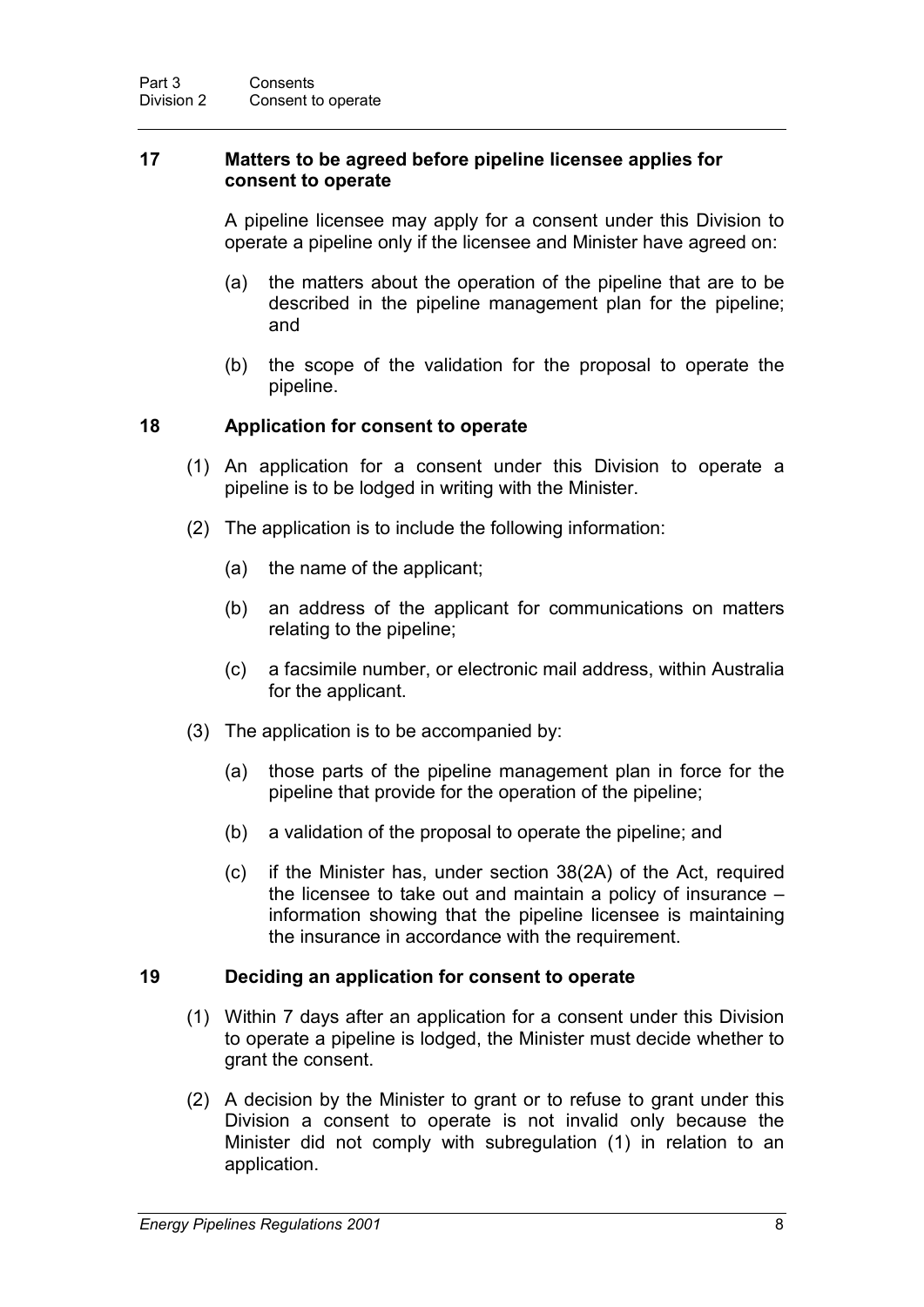- (3) The Minister must grant a consent under this Division if there are reasonable grounds for believing that:
	- (a) a pipeline management plan in force for the pipeline provides for the operation of the pipeline;
	- (b) a validation of the proposal to operate the pipeline is in force; and
	- (c) if the Minister has, under section 38(2A) of the Act, required the licensee to take out and maintain a policy of insurance – the pipeline licensee is maintaining the insurance in accordance with the requirement.
- (4) If the Minister decides to grant a consent under this Division, the Minister must, as soon as practicable, give the applicant the consent in writing.
- (5) If the Minister decides not to grant the consent under this Division, the Minister must, as soon as practicable, tell the applicant, in writing:
	- (a) that the consent has not been granted; and
	- (b) the reasons for the decision.

#### **20 Operation must comply with pipeline management plan**

- (1) A pipeline licensee must not operate a pipeline under the licence unless:
	- (a) a pipeline management plan in force for the pipeline provides for the operation; and
	- (b) the pipeline is operated in a way that:
		- (i) is consistent with the purposes for which the pipeline was designed to be used; and
		- (ii) is not contrary to that plan.

Maximum penalty: If the offender is a natural person  $-$ 200 penalty units.

> If the offender is a corporation  $-$ 1 000 penalty units.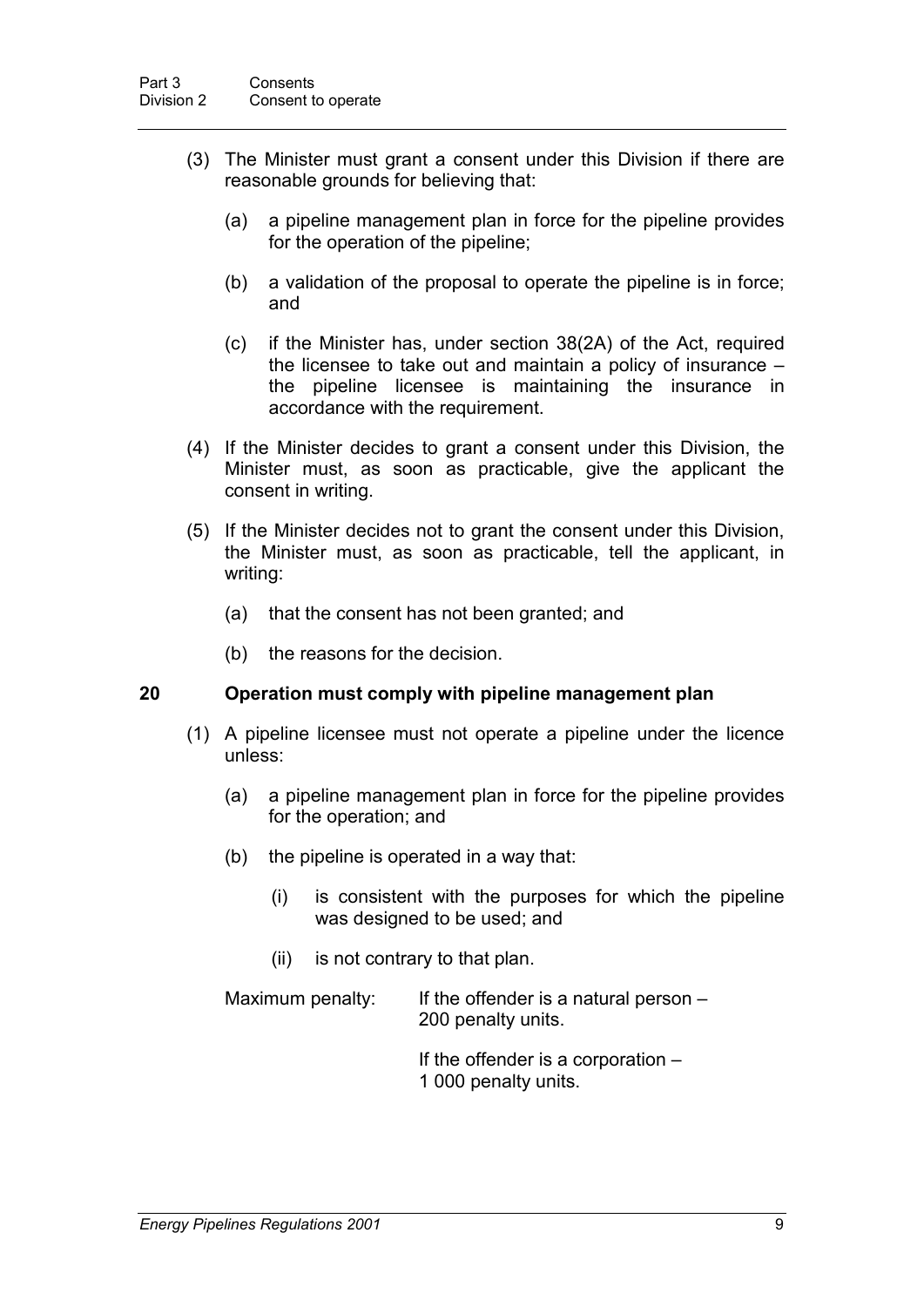- (2) A pipeline licensee does not commit an offence against subregulation (1) if:
	- (a) in an emergency in which there is a likelihood of loss or injury or for the purpose of maintaining the pipeline in good order or repair, the licensee:
		- (i) does an act to avoid the loss or injury or to maintain the pipeline in good order and repair; and
		- (ii) as soon as practicable gives written notice to the Minister about the act done; or
	- (b) the licensee does an act in compliance with a direction given under:
		- (i) the Act; or
		- (ii) regulations under the Act (including these Regulations).

#### **21 Using pipeline to convey compositions of energy-producing hydro-carbons**

A pipeline licensee must ensure that a composition of energyproducing hydro-carbons is not conveyed through a pipeline under the licence unless:

- (a) a pipeline management plan in force for the pipeline specifies:
	- (i) that the composition is to be conveyed through the pipeline; and
	- (ii) the safe operating limits for conveying that composition; and
- (b) the pipeline is operated within those safe operating limits.

Maximum penalty: If the offender is a natural person  $-$ 200 penalty units.

- If the offender is a corporation –
- 1 000 penalty units.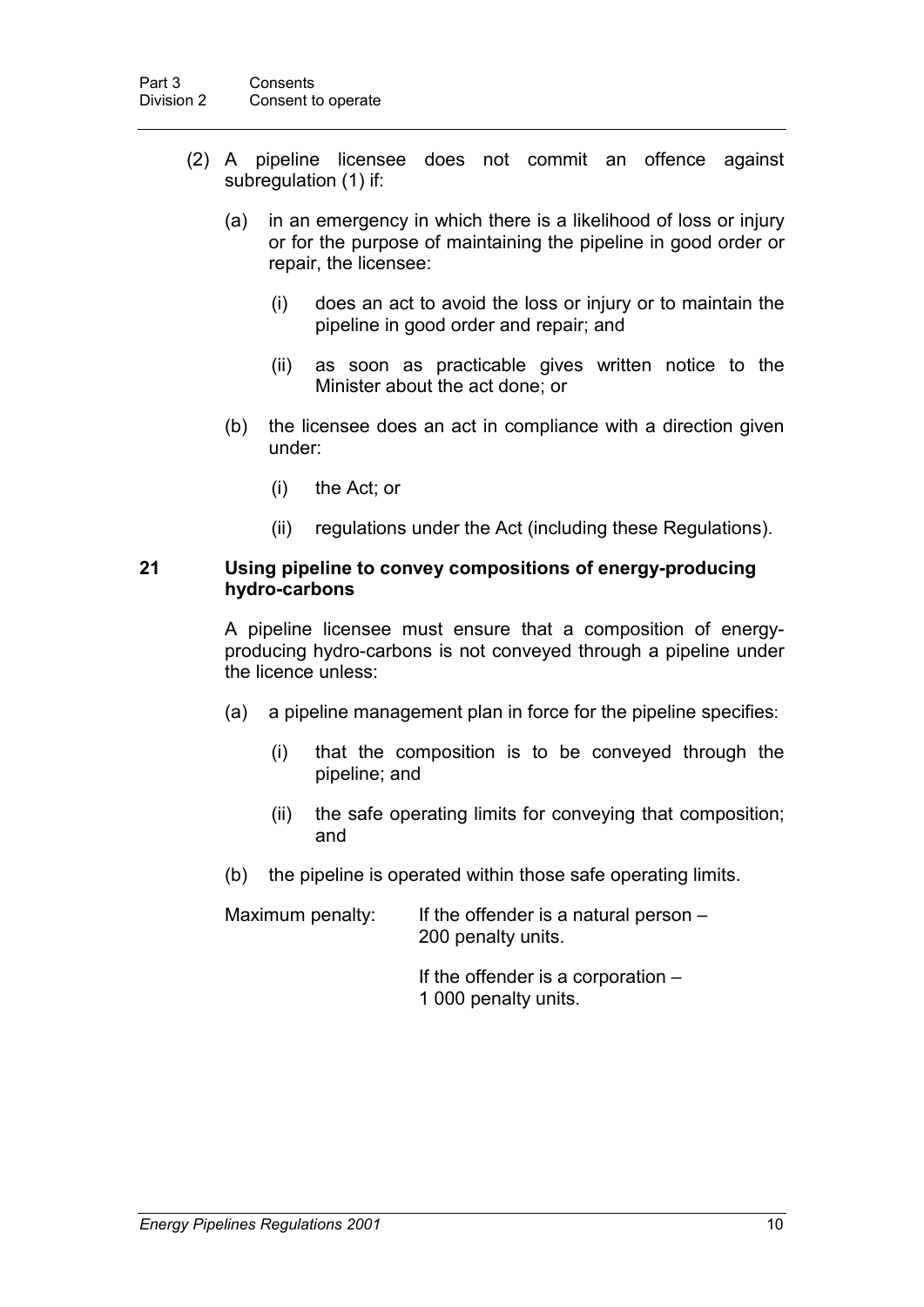## **Division 3 Modifying or decommissioning pipeline**

#### **22 Modifying or decommissioning pipeline**

- (1) A pipeline licensee must not modify a pipeline under the licence unless:
	- (a) a pipeline management plan in force for the pipeline provides for the modification; and
	- (b) the modification is carried out in a way that:
		- (i) is consistent with the purposes for which the pipeline was designed to be used; and
		- (ii) is not contrary to that plan.

Maximum penalty: If the offender is a natural person – 200 penalty units.

> If the offender is a corporation – 1 000 penalty units.

- (2) A pipeline licensee must not decommission a pipeline under the licence unless:
	- (a) a pipeline management plan in force for the pipeline provides for the decommission; and
	- (b) the decommission is carried out in a way that is not contrary to that plan.

Maximum penalty: If the offender is a natural person – 200 penalty units.

> If the offender is a corporation – 1 000 penalty units.

- (3) However, it is not an offence under subregulations (1) and (2) if:
	- (a) the pipeline is modified or decommissioned in accordance with a direction given under:
		- (i) the Act; or
		- (ii) regulations made under the Act (including these Regulations); or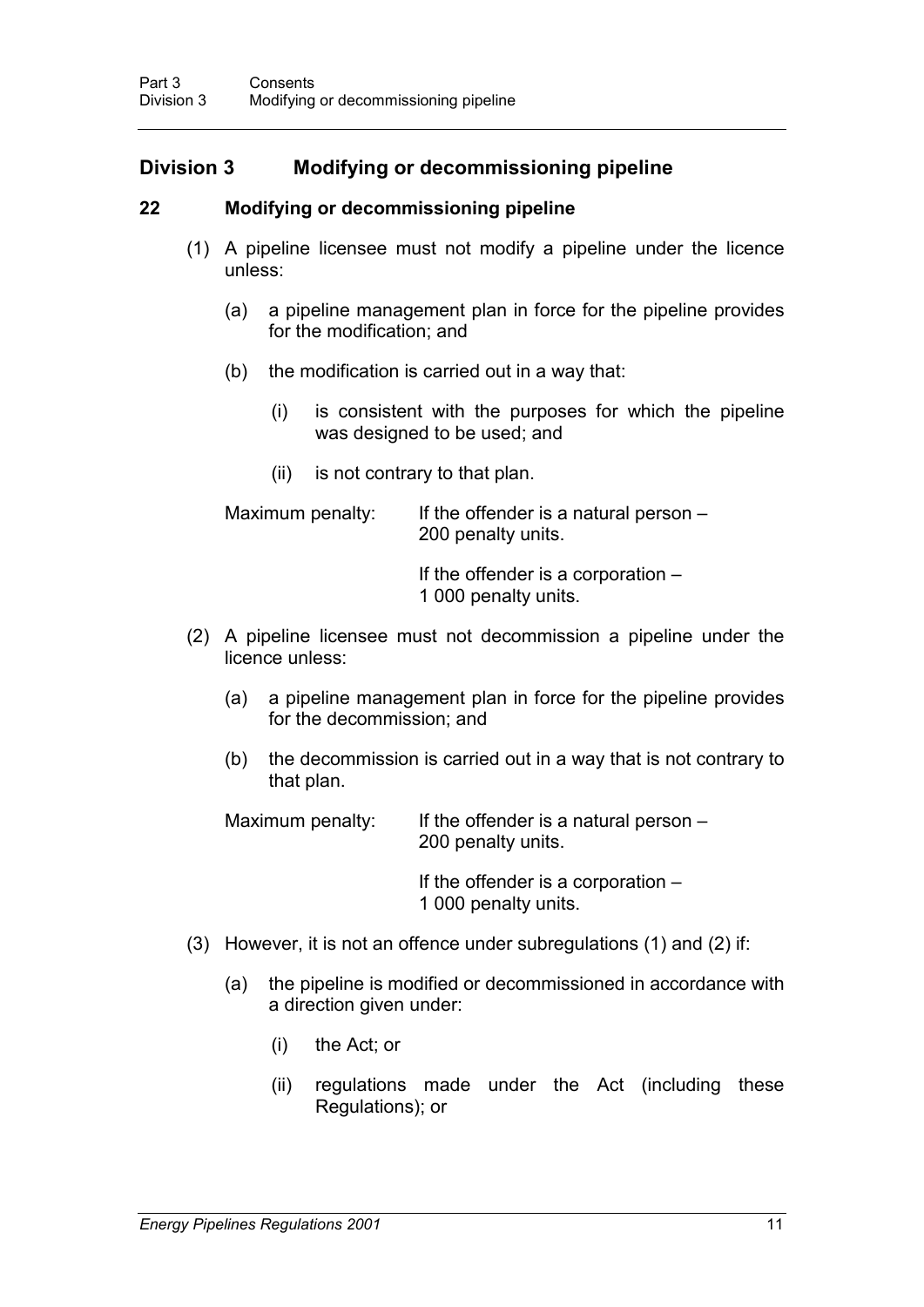(b) in an emergency in which there is a likelihood of loss or injury, the licensee does an act to avoid the loss or injury and as soon as practicable gives written notice to the Minister about the act done.

## **Part 4 Pipeline management plans**

## **Division 1 Acceptance of pipeline management plan**

#### **23 Submission of pipeline management plan**

- (1) For a pipeline management plan to be accepted for a pipeline, the pipeline licensee must submit the plan to the Minister.
- (2) A pipeline management plan may be submitted for one or more of the following stages for the pipeline:
	- (a) design and construction;
	- (b) operation;
	- (c) modification;
	- (d) decommissioning.
- (3) A pipeline management plan that provides for one or more pipelines may be submitted.

#### **24 Time limit for accepting or not accepting pipeline management plan**

- (1) Within 28 days after a pipeline licensee submits a pipeline management plan under regulation 23, the Minister must:
	- (a) accept the plan under regulation 25;
	- (b) refuse to accept the plan; or
	- (c) give written notice to the pipeline licensee stating that the Minister is unable to make a decision about the plan within the period of 28 days and setting out a proposed timetable for consideration of the plan.
- (2) A decision by the Minister to accept, or refuse to accept, a pipeline management plan is not invalid only because the Minister did not comply with subregulation (1) in relation to the plan.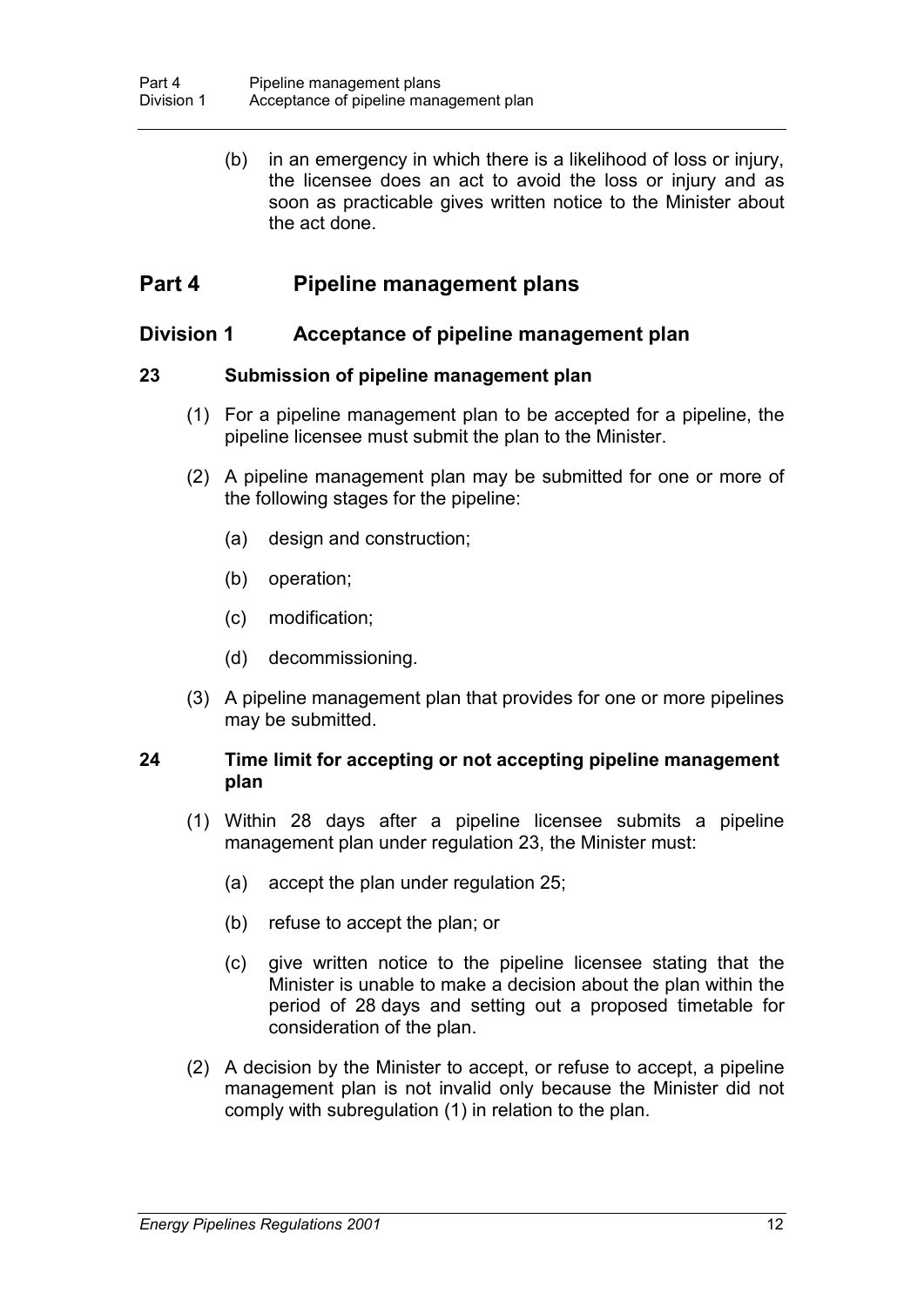(3) This regulation applies to a pipeline management plan resubmitted under regulation 25(2) in the same way as it applies to the plan when first submitted.

#### **25 Acceptance of pipeline management plan**

- (1) The Minister must accept the pipeline management plan if there are reasonable grounds for believing that:
	- (a) the plan is appropriate for the nature and proposed use of the pipeline;
	- (b) the plan complies with regulations 27, 28, 29, 30 and 32 for the stages mentioned in regulation 23 for which the plan is submitted; and
	- (c) the plan, or a part of a pipeline management plan in force for the pipeline, complies with regulation 31.
- (2) If the Minister is not reasonably satisfied that the pipeline management plan when first submitted meets the criteria mentioned in subregulation (1), the Minister must give the pipeline licensee a reasonable opportunity to change and resubmit the plan.
- (3) If, after the pipeline licensee has had a reasonable opportunity to change and resubmit the pipeline management plan, the Minister is still not reasonably satisfied that the plan meets the criteria mentioned in subregulation (1), the Minister must refuse to accept the plan.
- (4) Despite subregulation (3), the Minister may do either or both of the following:
	- (a) accept the plan in part for a particular stage mentioned in regulation 23 for the pipeline;
	- (b) impose limitations or conditions applying to any of those stages for the pipeline.
- (5) The Minister must give the pipeline licensee written notice of a decision by the Minister:
	- (a) to accept the pipeline management plan;
	- (b) not to accept the plan; or
	- (c) to accept the plan in part for a particular stage for the pipeline or subject to the imposition of limitations or conditions.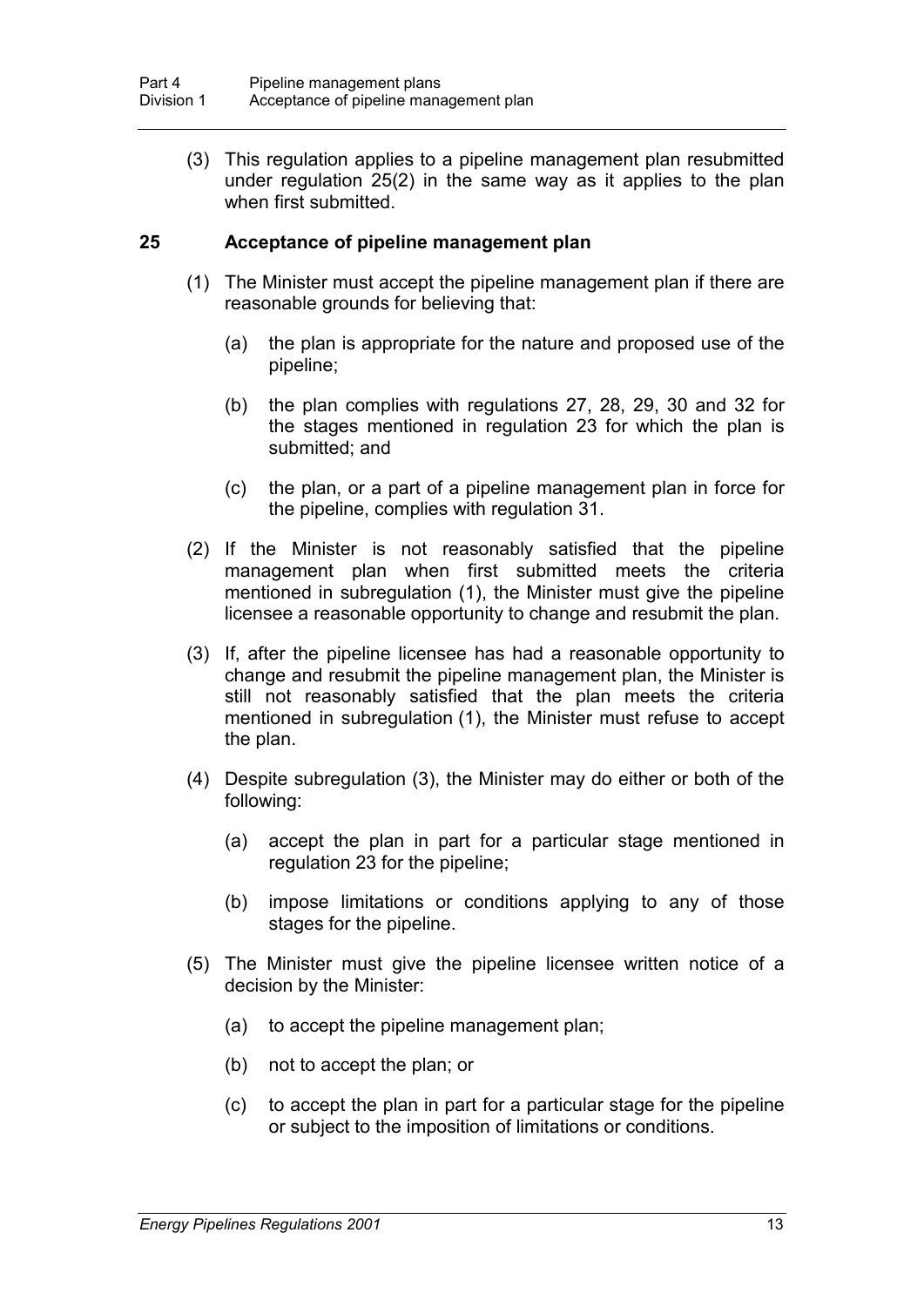- (6) A notice of a decision under subregulation  $(5)(b)$  or  $(c)$  is to include:
	- (a) the decision and the reasons for it; and
	- (b) if limitations or conditions are to apply to a stage for the pipeline – those limitations or conditions.

### **Division 2 Contents of pipeline management plan**

#### **26 Contents of pipeline management plan**

A pipeline management plan for a pipeline is to include the matters mentioned in this Division.

#### **27 Description of safety policy**

The pipeline management plan is to include a statement of the pipeline licensee's strategic health and safety objectives for the design, construction, operation, modification and decommission of the pipeline.

#### **28 Description of pipeline**

The pipeline management plan is to include a comprehensive description of:

- (a) the design for the pipeline, the route corridor in which the pipeline is to be constructed and the way in which the pipeline is to be constructed;
- (b) the matters agreed under regulation 11(a) relating to the design and construction of the pipeline;
- (c) the matters agreed under regulation 17(a) relating to the operation of the pipeline;
- (d) the compositions of energy-producing hydro-carbons that are to be conveyed through the pipeline when it is operating; and
- (e) the safe operating limits for conveying those mixtures through the pipeline.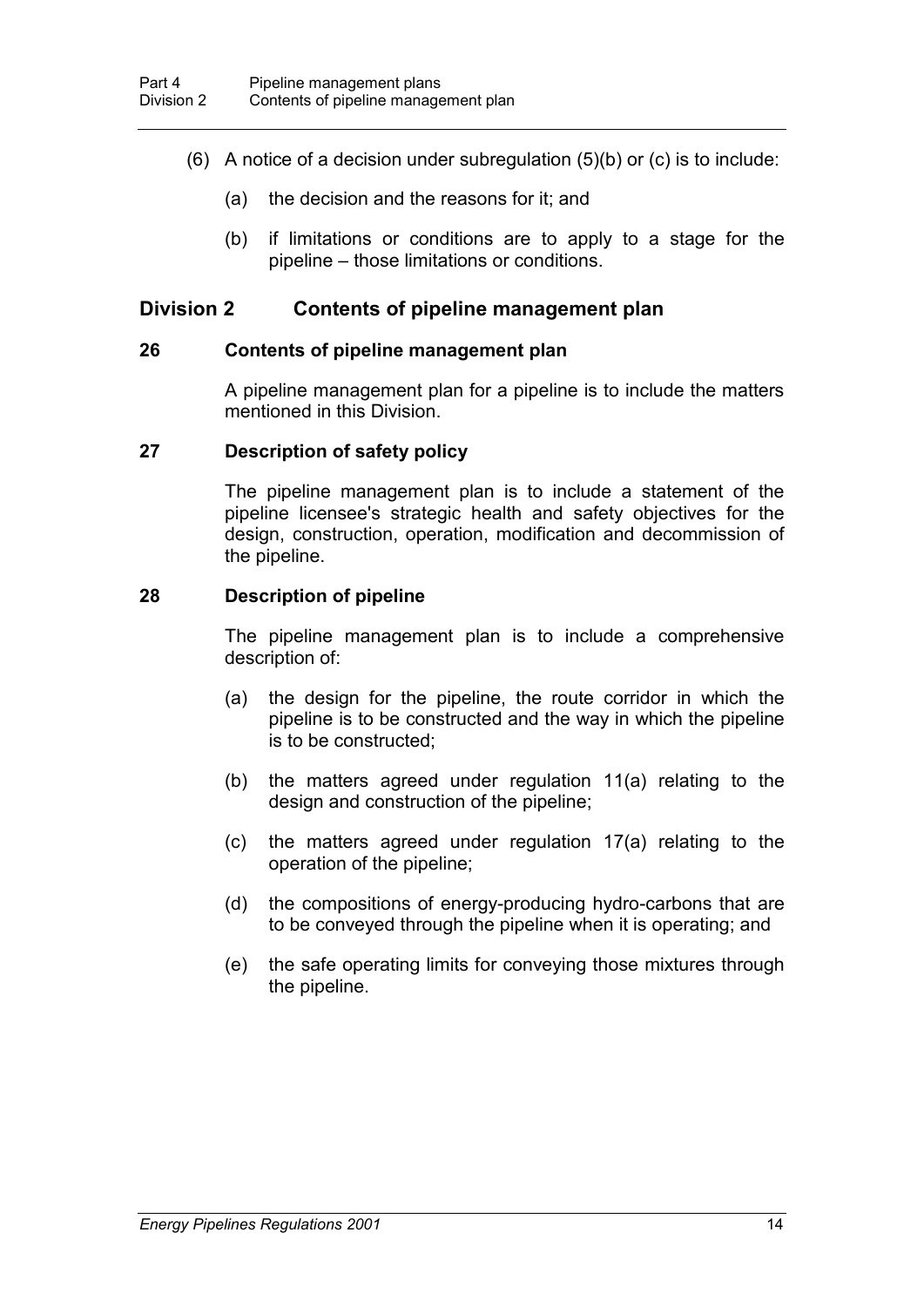#### **29 Description of pipeline management system**

The pipeline management plan is to include a comprehensive description of:

- (a) the risk of significant pipeline accident events and other risks to the integrity of the pipeline associated with the design, construction, modification and decommissioning of the pipeline;
- (b) measures that have been, or will be, implemented to reduce the risks to levels that are as low as reasonably practicable;
- (c) the systems used to identify, evaluate and manage the risks and measures; and
- (d) the arrangements for monitoring, auditing and reviewing those systems, including the arrangements for continual and systematic identification of deficiencies of those systems and ways in which the systems could be improved.

#### **30 Description of standards**

The pipeline management plan is to include a description of the Australian Standards and international standards applied, or that will be applied, for the design, construction, operation, modification and decommissioning of the pipeline.

#### **31 Arrangements for documents**

- (1) The pipeline management plan is to include arrangements for:
	- (a) recording and making available documents and other records specified in subregulation (2) for the pipeline; and
	- (b) securely storing those documents and records at the nominated address for the pipeline licensee and maintaining those documents and records:
		- (i) for the 5 year period from the making of the document or other record; and
		- (ii) in a way that makes retrieval of the document or other record reasonably practicable.
- (2) The documents or other records are the following:
	- (a) a pipeline management plan in force for the pipeline;
	- (b) revisions of the pipeline management plan;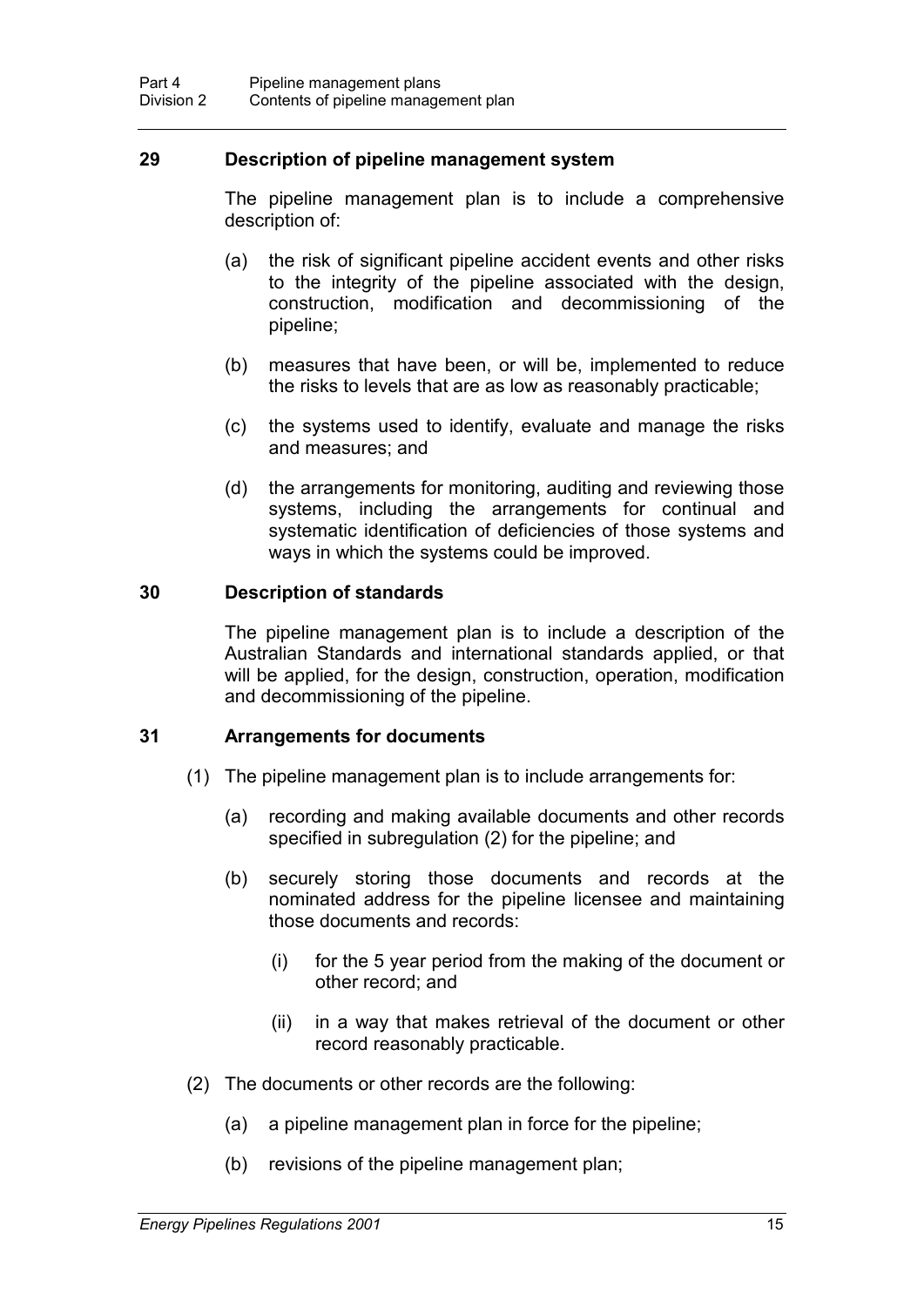- (c) reports of reportable incidents made under regulation 43.
- (3) In this regulation, *nominated address* means the address of a pipeline licensee, notice of which has been given under regulation 49.

#### **32 Arrangements for reporting**

The pipeline management plan is to include arrangements for reporting to the Minister about the design, construction, operation, modification and decommissioning of the pipeline, at intervals agreed with the Minister, but at least once each year.

#### **Division 3 Revision of pipeline management plan**

#### **33 Revision because of change, or proposed change, of circumstances or operations**

- (1) Subject to subsection (2), a pipeline licensee for a pipeline for which a pipeline management plan is in force must submit to the Minister a proposed revision of the plan as soon as practicable after any of the conditions mentioned in subregulation (3) is satisfied.
- (2) If a condition mentioned in subregulation (3) is satisfied because the licensee proposes to modify or decommission the pipeline, the licensee must not submit the proposed revision before the licensee and Minister have agreed on the scope of the validation for the proposal to revise the plan.
- (3) The conditions are the following:
	- (a) there are reasonable grounds for believing that, because of developments in the technical knowledge used to formulate the plan, the plan no longer provides adequately for the matters referred to in Division 2 of Part 4;
	- (b) developments in systems for identifying and evaluating risks of significant pipeline accident events, or risks to the integrity of the pipeline, make it appropriate to revise the plan;
	- (c) there are reasonable grounds for believing that a series of proposed modifications to the pipeline would result in a significant cumulative change in the overall level of risk:
		- (i) of significant pipeline accident events; or
		- (ii) to the integrity of the pipeline;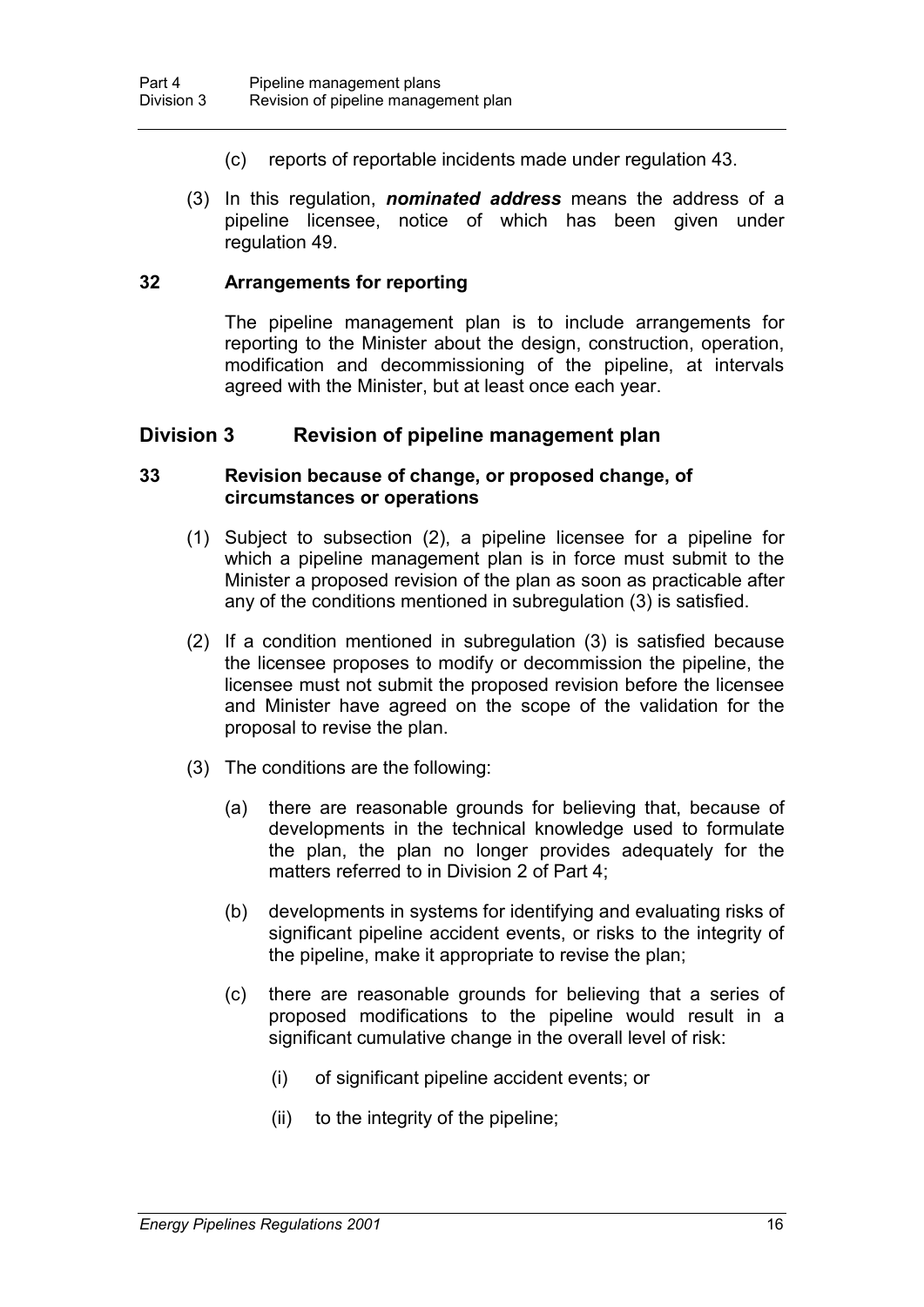- (d) there are reasonable grounds for believing that a proposed modification to the pipeline would:
	- (i) significantly influence the level of a particular risk of a significant pipeline accident event or a risk to the integrity of the pipeline; or
	- (ii) significantly change the ranking of factors contributing to those risks;
- (e) the licensee proposes to significantly change the pipeline management system referred to in regulation 29 for identifying, evaluating and managing risks:
	- (i) of significant pipeline accident events; or
	- (ii) to the integrity of the pipeline;
- (f) the compositions of energy-producing hydro-carbons conveyed in the pipeline are different from the compositions contemplated in the plan;
- (g) the licensee proposes to modify or decommission the pipeline and that proposal is not satisfactorily addressed in the plan.

#### **34 Revision on request by Minister**

- (1) The Minister may request a pipeline licensee for a pipeline for which a pipeline management plan is in force to submit to the Minister a proposed revision of the plan.
- (2) A request by the Minister is to be in writing and include the following information:
	- (a) the matters to be addressed by the revision;
	- (b) the proposed date of effect of the revision;
	- (c) the grounds for the request.
- (3) The licensee may make a submission in writing to the Minister stating the licensee's reasons for any of the following matters:
	- (a) why the revision should not occur;
	- (b) why the revision should be in different terms from the proposed terms;
	- (c) why the revision should take effect on a date after the proposed date.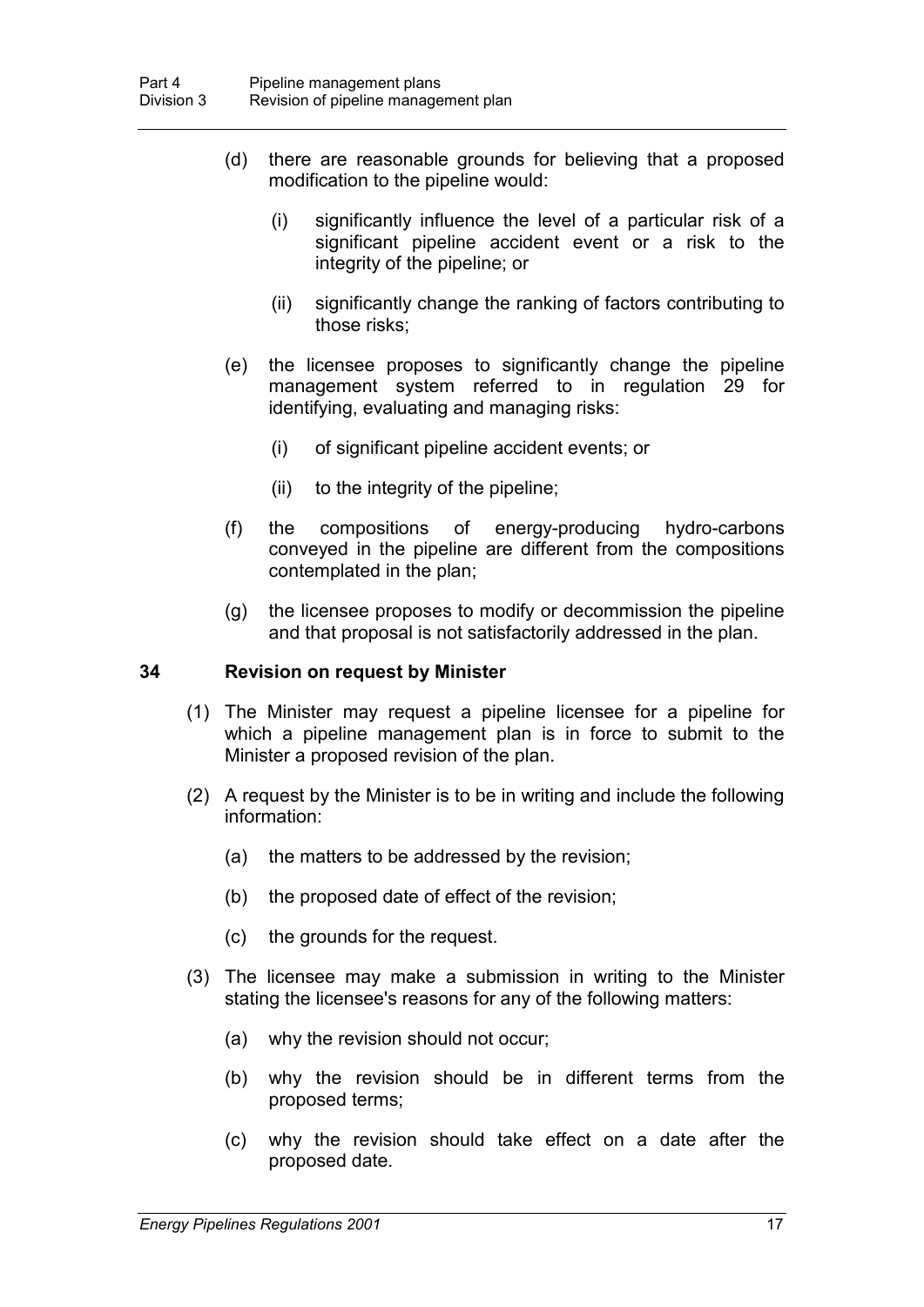- (4) A submission by the licensee must be made within:
	- (a) 21 days after receiving the request; or
	- (b) within a longer period that the Minister allows in writing.
- (5) If a submission complies with subregulations (3) and (4), the Minister must:
	- (a) decide whether to accept the reasons stated in the submission;
	- (b) give the licensee written notice of the decision;
	- (c) to the extent (if any) that the Minister accepts the reasons, give the licensee written notice that varies or withdraws the request in accordance with the decision; and
	- (d) to the extent (if any) that the Minister does not accept the reasons, give the licensee written notice of the grounds for not accepting them.
- (6) Subject to subsection (7), the licensee must comply with the request (as varied under this regulation) as soon as practicable.
- (7) The licensee is not required to comply with the request if the request is withdrawn under this regulation.

#### **35 Revision at the end of each 5 year period**

- (1) A pipeline licensee for a pipeline for which a pipeline management plan is in force must submit to the Minister a proposed revision of the plan (whether or not a proposal has been submitted under regulation 33 or 34):
	- (a) at the end of the 5 year period starting on the day the pipeline management plan is first accepted under regulation 25 by the Minister; and
	- (b) at the end of each 5 year period starting on the day of the most recent acceptance by the Minister of a revision submitted under this regulation.
- (2) A revision submitted under this regulation is to include:
	- (a) measures for ensuring the ongoing integrity of the pipeline; and
	- (b) details of the maximum allowable operating pressure for the pipeline.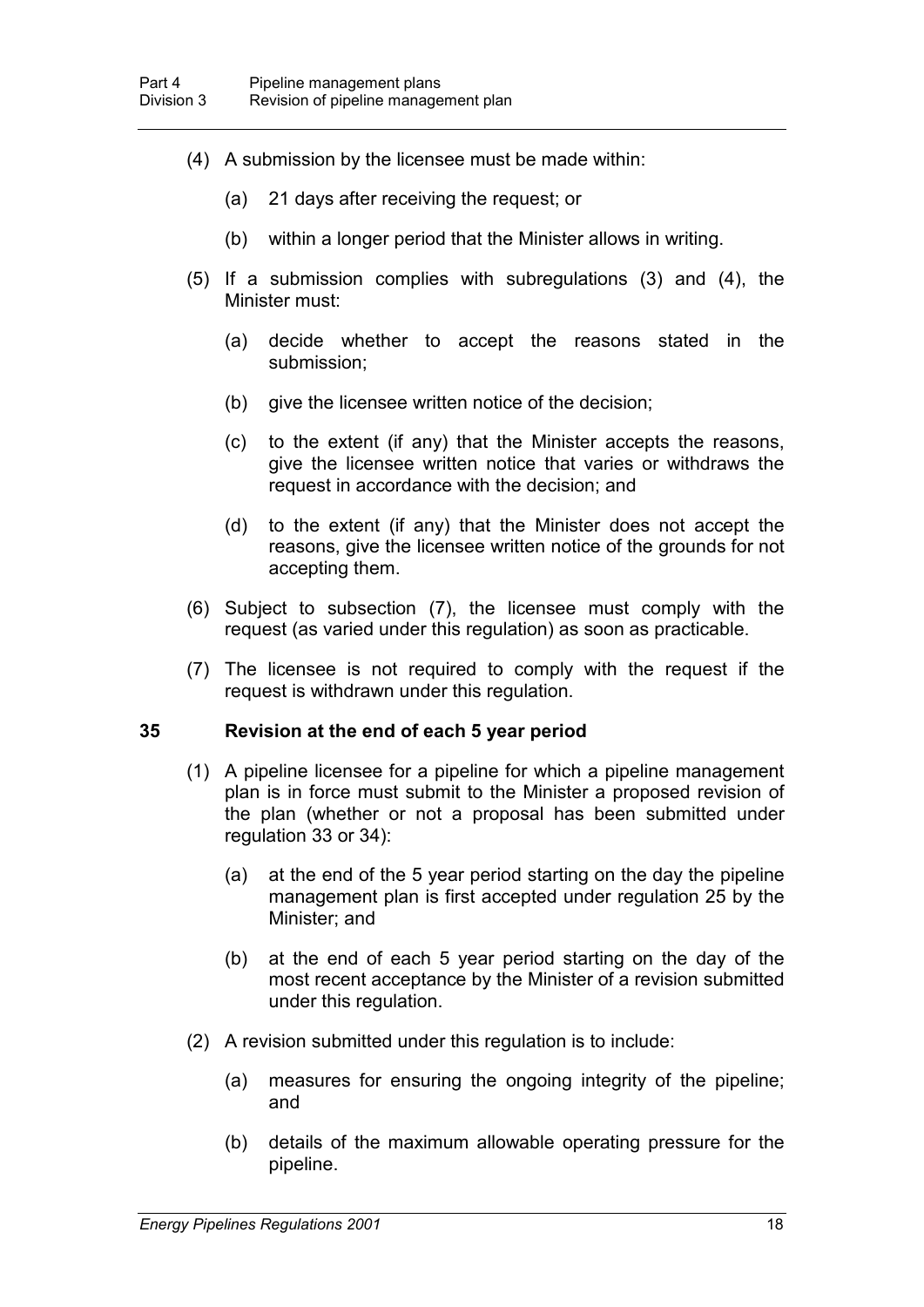#### **36 Form of proposed revision**

A proposed revision is to be in the form of a revised pipeline management plan or, if the pipeline licensee and the Minister agree, a revised part of the pipeline management plan.

#### **37 Time limit for accepting or not accepting proposed revision**

- (1) Within 28 days after a pipeline licensee submits a proposed revision, the Minister must:
	- (a) accept the revision under regulation 38;
	- (b) refuse to accept the revision; or
	- (c) give written notice to the pipeline licensee stating that the Minister is unable to make a decision about the revision within the period of 28 days and setting out a proposed timetable for consideration of the revision.
- (2) A decision by the Minister to accept, or refuse to accept, a proposed revision is not invalid only because the Minister did not comply with subregulation (1) in relation to the revision.
- (3) This regulation applies to a proposed revision resubmitted under regulation 38(2) in the same way as it applies to the revision when first submitted.

#### **38 Acceptance of a proposed revision of a pipeline management plan**

- (1) The Minister must accept the proposed revision if there are reasonable grounds for believing that:
	- (a) the revision is appropriate for the nature and proposed use of the pipeline;
	- (b) the pipeline management plan, as revised by the proposed revision, would comply with regulations 27, 28, 29, 30 and 32 for the stages mentioned in regulation 23 for which the revision is submitted;
	- (c) the pipeline management plan, as revised by the proposed revision, would comply with regulation 31; and
	- (d) in the case that the revision relates to a proposal to modify or decommission the pipeline – a validation of the proposal is in force.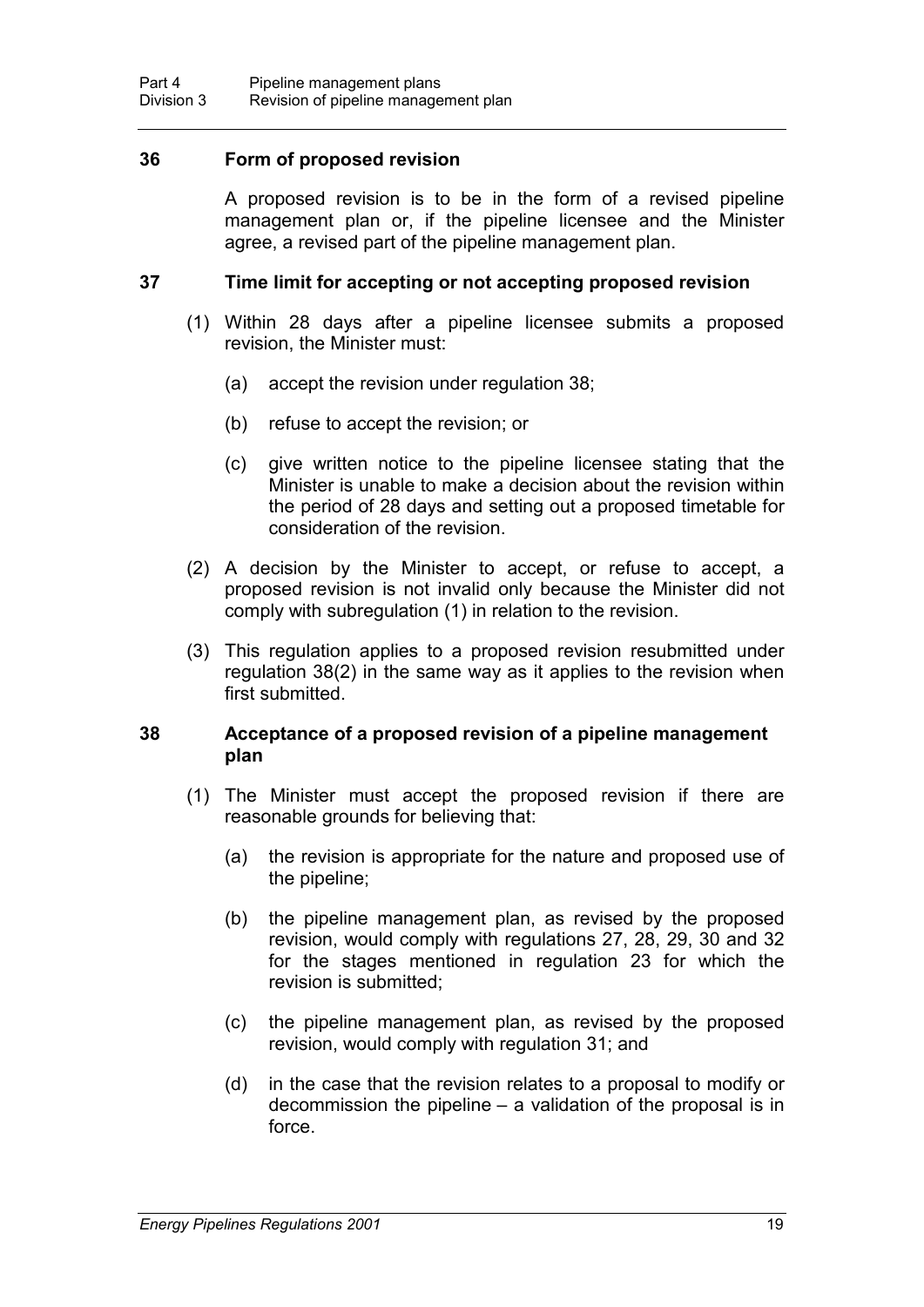- (2) If the Minister is not reasonably satisfied that the proposed revision when first submitted meets the criteria set out in subregulation (1), the Minister must give the pipeline licensee a reasonable opportunity to change and resubmit the revision.
- (3) If, after the pipeline licensee has had a reasonable opportunity to change and resubmit the proposed revision, the Minister is still not reasonably satisfied that the revision meets the criteria mentioned in subregulation (1), the Minister must refuse to accept the revision.
- (4) Despite subregulation (3), the Minister may do either or both of the following:
	- (a) accept the revision in part for a particular stage mentioned in regulation 23 for the pipeline;
	- (b) impose limitations or conditions applying to any of those stages for the pipeline.
- (5) The Minister must give the pipeline licensee written notice of a decision by the Minister:
	- (a) to accept the proposed revision;
	- (b) not to accept the revision; or
	- (c) to accept the revision in part for a particular stage for the pipeline or subject to the imposition of limitations or conditions.
- (6) A notice of a decision under subregulation (5)(b) or (c) is to include:
	- (a) the decision and the reasons for it; and
	- (b) if limitations or conditions are to apply to a stage for the pipeline – those limitations or conditions.

#### **39 Effect of non-acceptance of proposed revision**

If a proposed revision is not accepted, the pipeline management plan in force for the pipeline immediately before the proposed revision was submitted remains in force, subject to the Act and these Regulations, as if the revision had not been proposed.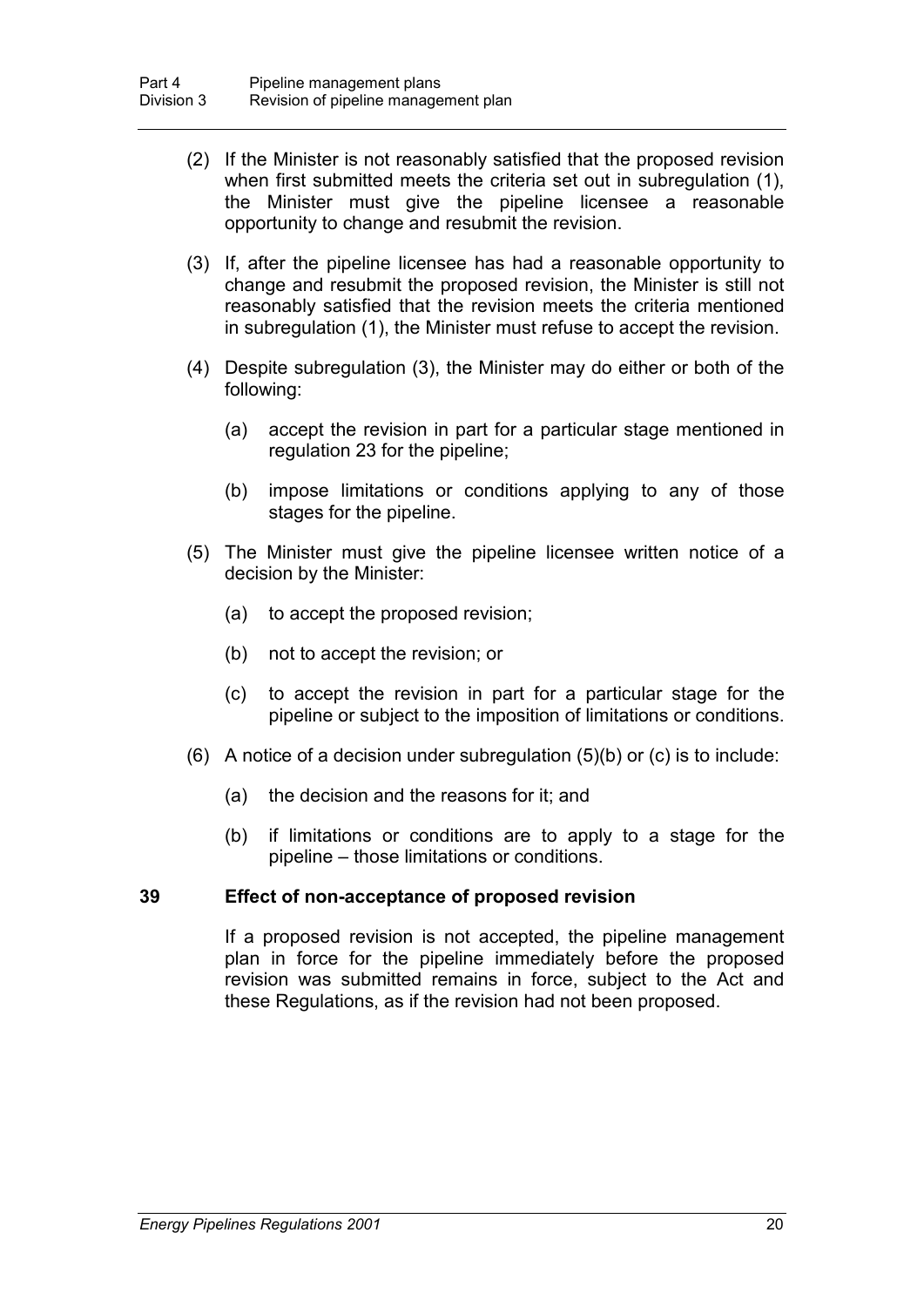## **Division 4 Withdrawal of acceptance of pipeline management plan**

#### **40 Withdrawal of acceptance of pipeline management plan**

- (1) The Minister, by written notice to a pipeline licensee, may withdraw the acceptance of the pipeline management plan in force for the pipeline on any of the following grounds:
	- (a) the pipeline licensee has not complied with the Act or a direction given to the licensee under section 40 of the Act;
	- (b) the pipeline licensee has not complied with regulation 14 or 20;
	- (c) the pipeline licensee has not complied with regulation 33, 34 or 35;
	- (d) the Minister has refused to accept a proposed revision of the pipeline management plan.
- (2) A notice under subregulation (1) is to include the reasons for the decision.

#### **41 Steps to be taken before withdrawal of acceptance**

- (1) Before withdrawing the acceptance of a pipeline management plan in force for a pipeline, the Minister must comply with subregulations (2), (4) and (5).
- (2) The Minister must give the pipeline licensee at least one month's written notice of the Minister's intention to withdraw acceptance of the plan.
- (3) The Minister may give a copy of the notice to any other persons that the Minister thinks fit.
- (4) The Minister must specify in the notice a date (*the cut-off date*) on or before which the pipeline licensee (or any other person to whom a copy of the notice has been given) may submit to the Minister in writing any matters for the Minister to take into account.
- (5) The Minister must take into account:
	- (a) any action taken by the pipeline licensee to remove the ground for withdrawal of acceptance or to prevent the recurrence of that ground; and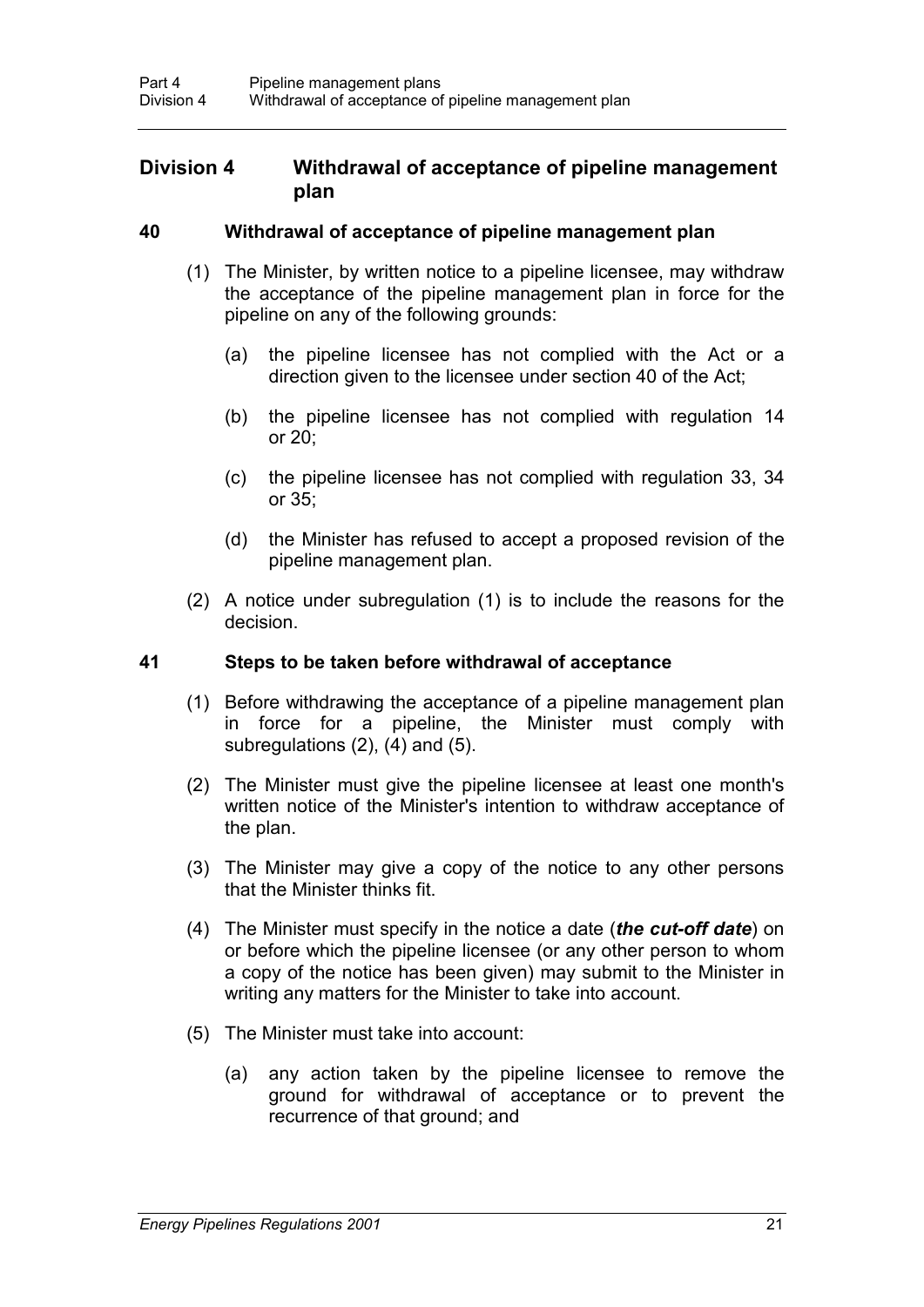(b) any matter submitted to the Minister before the cut-off date by the pipeline licensee or a person to whom a copy of the notice has been given.

#### **42 Withdrawal of acceptance not affected by other provisions**

- (1) The Minister may withdraw the acceptance of a pipeline management plan in force for a pipeline on a ground referred to in regulation 40(1) even though the licensee has been found guilty of an offence because of a failure to comply with a provision of the Act or of these Regulations.
- (2) A pipeline licensee for a pipeline for which the acceptance of a pipeline management plan has been withdrawn by the Minister on a ground mentioned in regulation 40(1) may be found guilty of an offence because of a failure to comply with a provision of the Act or of these Regulations even though the acceptance of the plan has been withdrawn.

## **Part 5 Incidents, reports and records**

#### **43 Reportable incidents**

(1) A pipeline licensee must give notice of a reportable incident for a pipeline under the licence in accordance with this regulation.

| Maximum penalty: | If the offender is a natural person $-$<br>20 penalty units. |
|------------------|--------------------------------------------------------------|
|                  | If the effender is a natural person                          |

If the offender is a natural person – 100 penalty units.

- (2) The pipeline licensee must give notice (either oral or written) of the incident, together with all material details of the incident that are reasonably available to the licensee, to the Minister or an inspector as soon as possible after the incident happens.
- (3) The pipeline licensee must give a written report of the incident to the Minister:
	- (a) if the Minister specifies a reasonable period for giving the report – within that period; or
	- (b) in any other case as soon as practicable after the incident happens.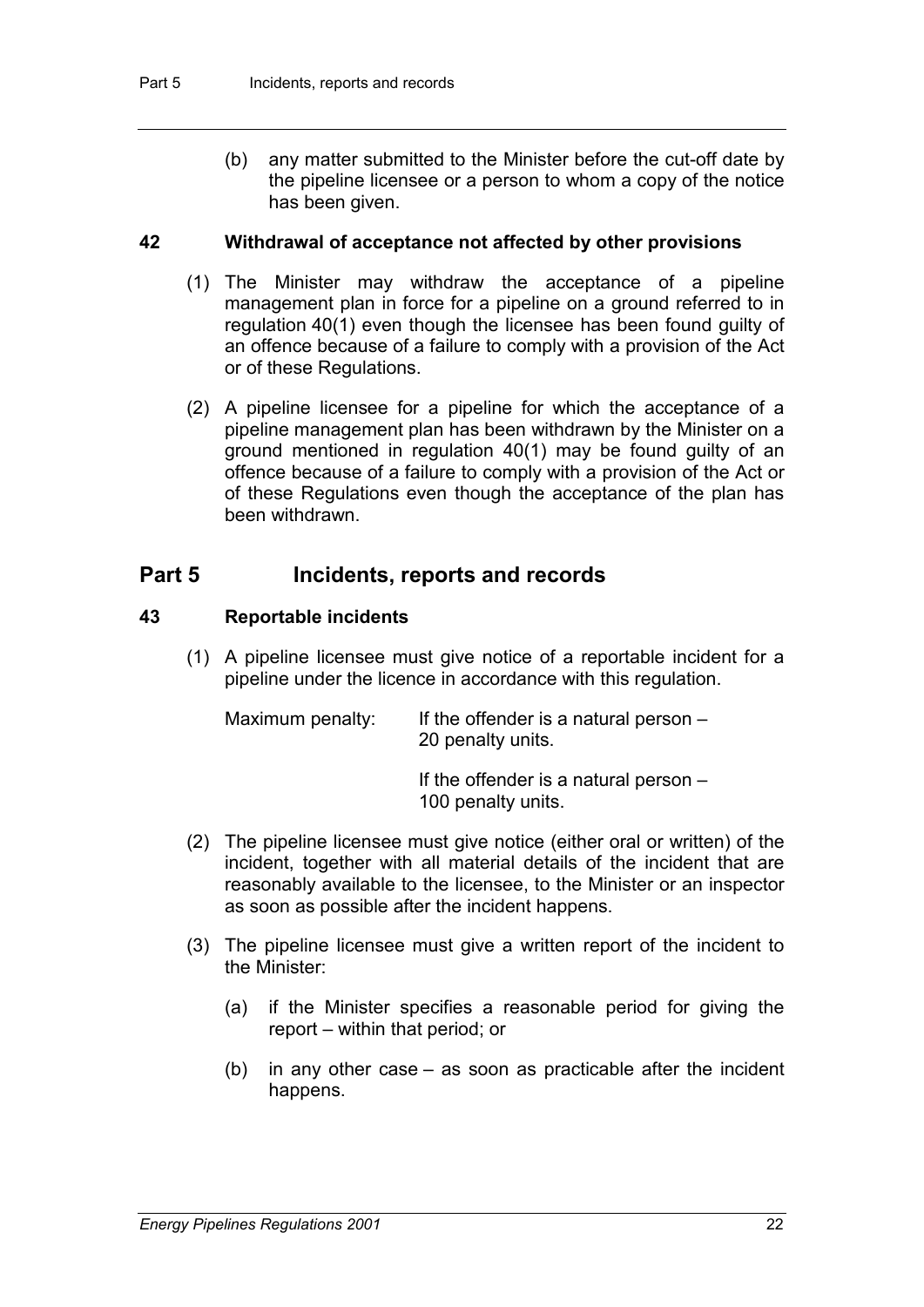- (4) The report is to set out fully:
	- (a) all the material facts and circumstances of the incident that the licensee knows or is able, by reasonable search and inquiry, to find out, including the following:
		- (i) the date, time and place of the incident;
		- (ii) the particulars of any loss or damage caused by the incident;
		- (iii) if energy-producing hydro-carbons escaped from the pipeline or ignited – the amount of those energyproducing hydro-carbons and the measures taken to control the escape or fire;
		- (iv) the cause of the incident;
		- (v) the repairs (if any) carried out, or proposed to be carried out, for the pipeline; and
	- (b) the corrective action that has been taken, or is proposed to be taken, to prevent another incident of that kind.

#### **44 Dealing with documents**

A pipeline licensee must not deal with a document or other record mentioned in regulation 31 in a way that is contrary to the arrangements for the document or record contained in the pipeline management plan in force for the pipeline.

Maximum penalty: If the offender is a natural person  $-$ 20 penalty units.

> If the offender is a corporation  $-100$  penalty units.

#### **45 Reporting to Minister**

A pipeline licensee must report to the Minister in accordance with the arrangements under regulation 32 contained in the pipeline management plan in force for the pipeline under the licence.

| Maximum penalty: | If the offender is a natural person $-$ |
|------------------|-----------------------------------------|
|                  | 20 penalty units.                       |

If the offender is a corporation – 100 penalty units.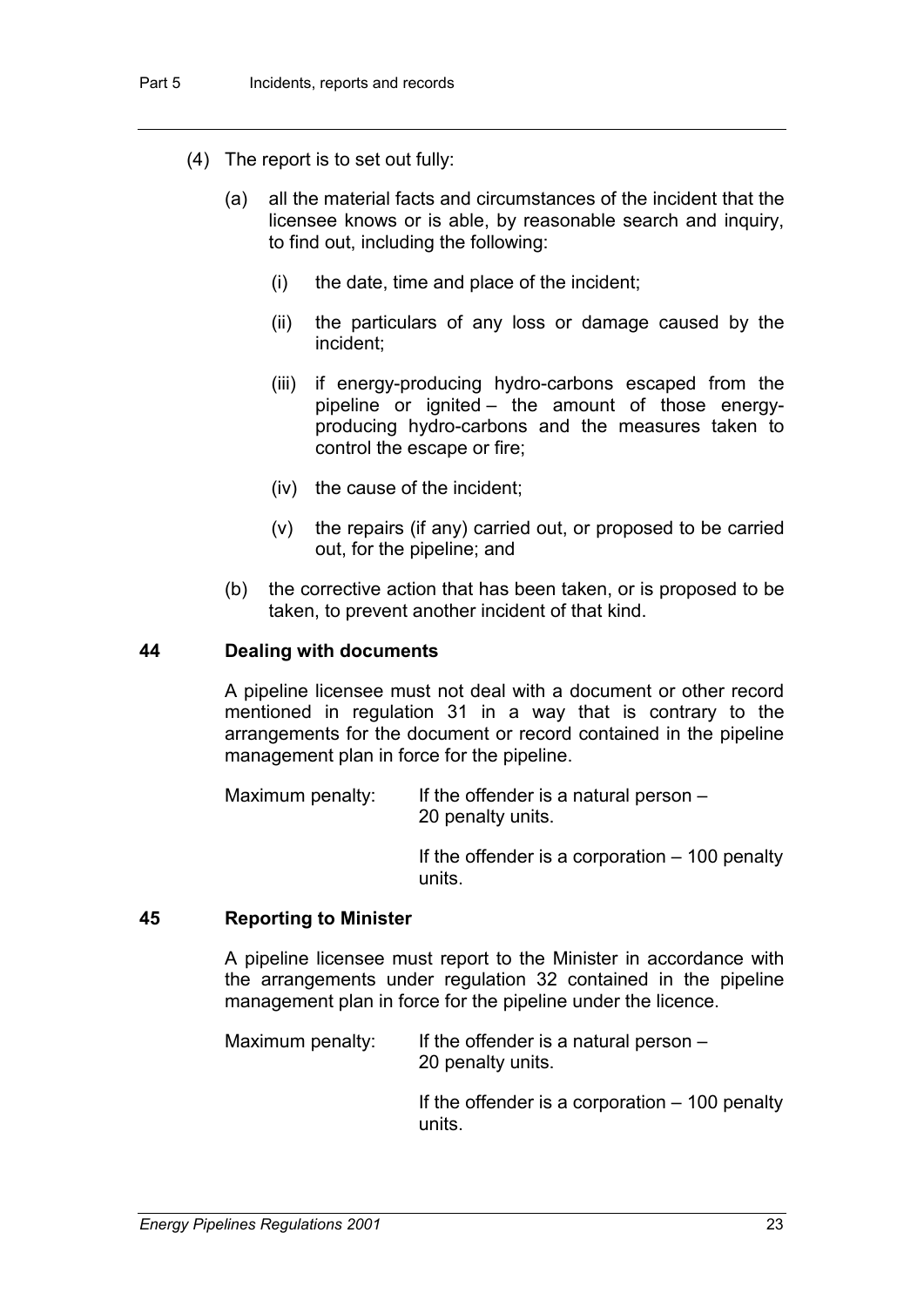## **Part 6 Miscellaneous**

## **Division 1 Requirements about workers**

#### **46 Competence of workers**

A pipeline licensee must ensure, as far as reasonably practicable, that each person working on, or in connection with, a pipeline under the licence is competent, because he or she has the necessary skills training and ability:

- (a) to carry out the tasks, both routine and non-routine, that may reasonably be given to the person; and
- (b) to respond and react appropriately, and at the level reasonably required of the person, during an emergency.

Maximum penalty: If the offender is a natural person  $-$ 20 penalty units.

> If the offender is a corporation – 100 penalty units.

#### **47 Awareness of legislation**

- (1) A pipeline licensee must ensure, as far as reasonably practicable, that each person working on, or in connection with, the pipeline knows about the effect of relevant legislation that relates to the safety of all of the following:
	- (a) a person working on, or in connection with, the pipeline;
	- (b) the pipeline;
	- (c) the environment.
- (2) In this regulation, *relevant legislation* means the Act, regulations (including these Regulations) made under the Act and any directions given to the licensee under the Act.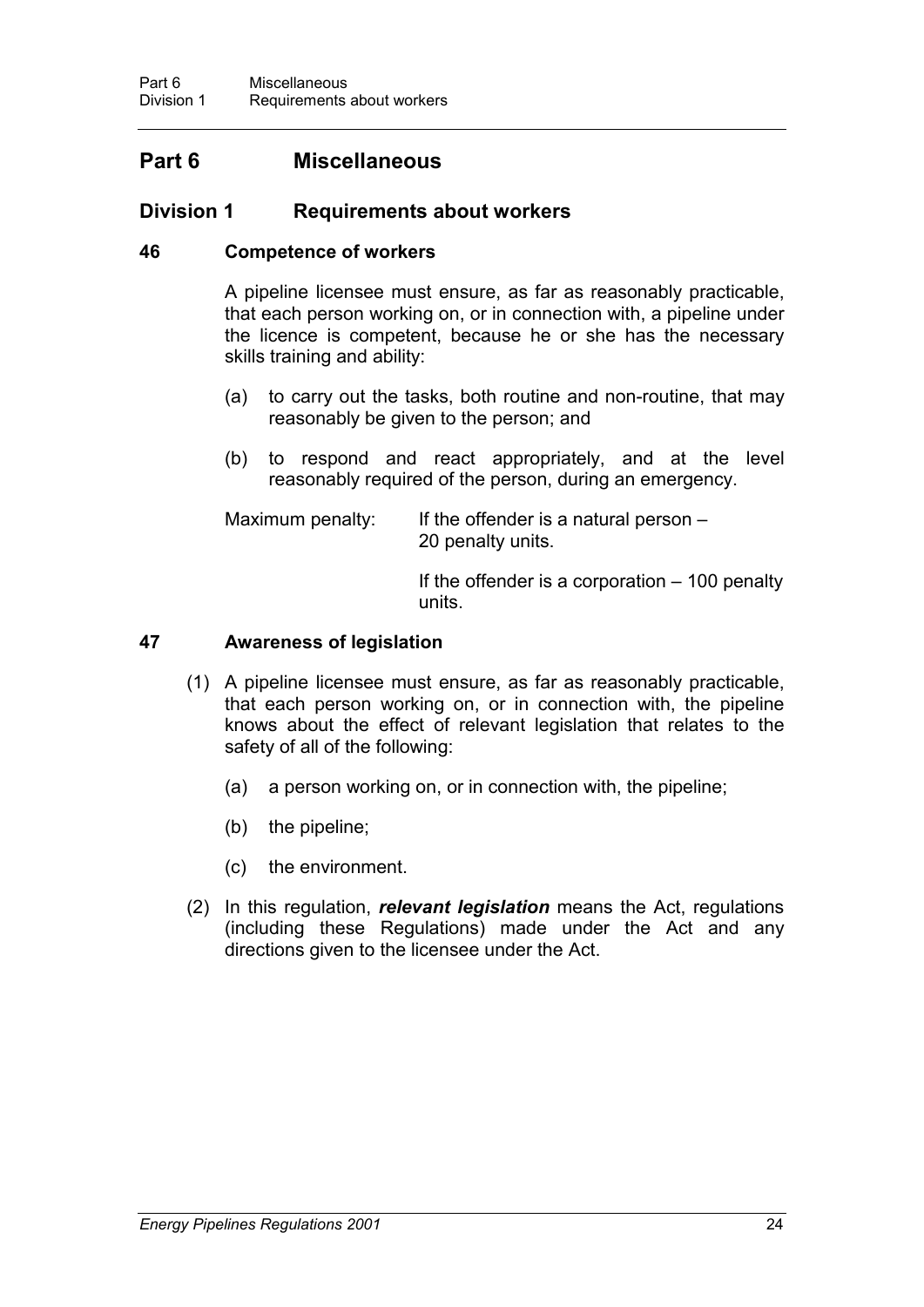#### **48 Involvement of workers in pipeline management plan**

- (1) The Minister may ask a pipeline licensee in writing to provide the Minister with reasonable grounds for believing that:
	- (a) in the development or revision of a pipeline management plan for a pipeline under the licence, there has been effective consultation with, and participation of, the classes of persons who:
		- (i) are identifiable before the pipeline management plan is developed; and
		- (ii) are working on, or in connection with, the pipeline or are likely to be working on, or in connection with, the pipeline; and
	- (b) the pipeline management plan in force for the pipeline provides adequately for effective consultation with, and the effective participation of, those classes of persons so that they are able to arrive at informed opinions about the risks to which they may be exposed in relation to the pipeline.
- (2) A pipeline licensee must, within 21 days after receiving a request under subregulation (1), give the Minister written notice of those grounds.

## **Division 2 Providing information**

#### **49 Notice of contact details**

The pipeline licensee must, at all times after the licensee applies under these Regulations for a consent to construct a pipeline under the licence, maintain as far as is reasonably practicable, and ensure that the Minister has notice of, an address of the licensee for communications on matters relating to the pipeline.

Maximum penalty: If the offender is a natural person  $-$ 20 penalty units.

> If the offender is a corporation  $-100$  penalty units.

#### **50 Minister may decline to consider application or submission if information is not given**

- (1) Despite any other provision of these Regulations, if:
	- (a) a pipeline licensee for a pipeline does not provide information under regulation 49; and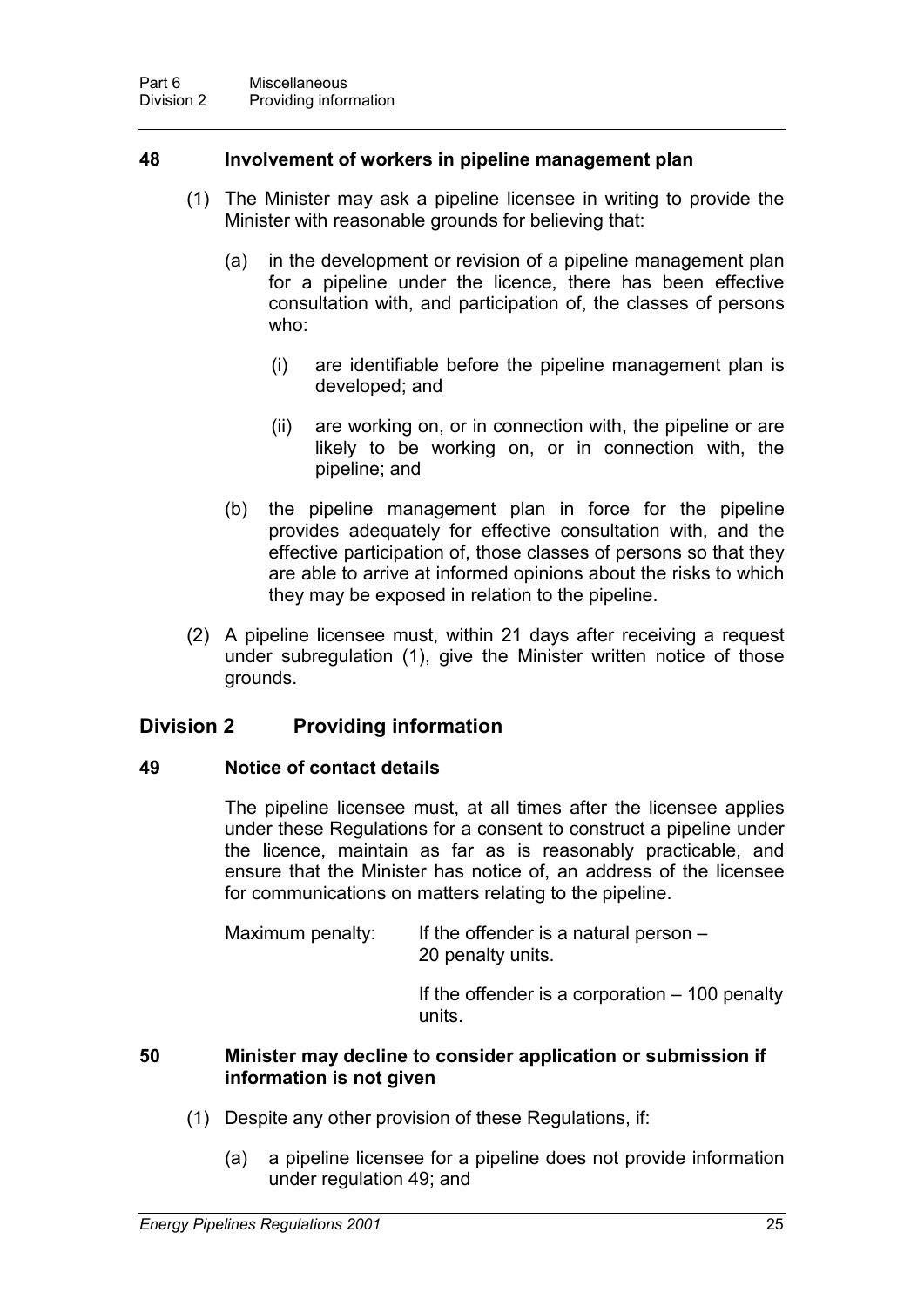(b) the information has not been given under another law,

the Minister may decline to consider an application or submission made by the licensee under these Regulations and relating to the pipeline until the information is given.

- (2) Despite any other provision of these Regulations, if:
	- (a) a pipeline licensee does not provide the information required under regulation 12 or 18 for an application for a consent to construct or operate a pipeline; and
	- (b) the information has not been given under another law,

the Minister may decline to consider the application until the information is given.

#### **51 Service, delivery and lodgment of documents**

For the purposes of these Regulations, unless the contrary intention appears, a notice or other document required or permitted to be given to a person is to be taken to be given:

- (a) if service is otherwise than by post on an individual on the day on which the notice or other document is:
	- (i) delivered to the individual in person; or
	- (ii) delivered to the individual's address for service or last address known to the Minister;
- (b) if service is otherwise than by post on a body corporate on the day on which the notice or other document is delivered to the registered office, or the address for service, of the body corporate; or
- (c) if service is by post on a person on the day on which the notice or other document would ordinarily be delivered in the due course of post or, if the person establishes that it was delivered on a later day, on that later day.

#### **Division 3 Offences**

#### **51A Declared provisions**

For section 58G(7) of the Act, definition *declared provision*, paragraph (b), regulations 10, 14, 16, 20(1), 21, 22(1) and (2), 43(1) and 49 are prescribed.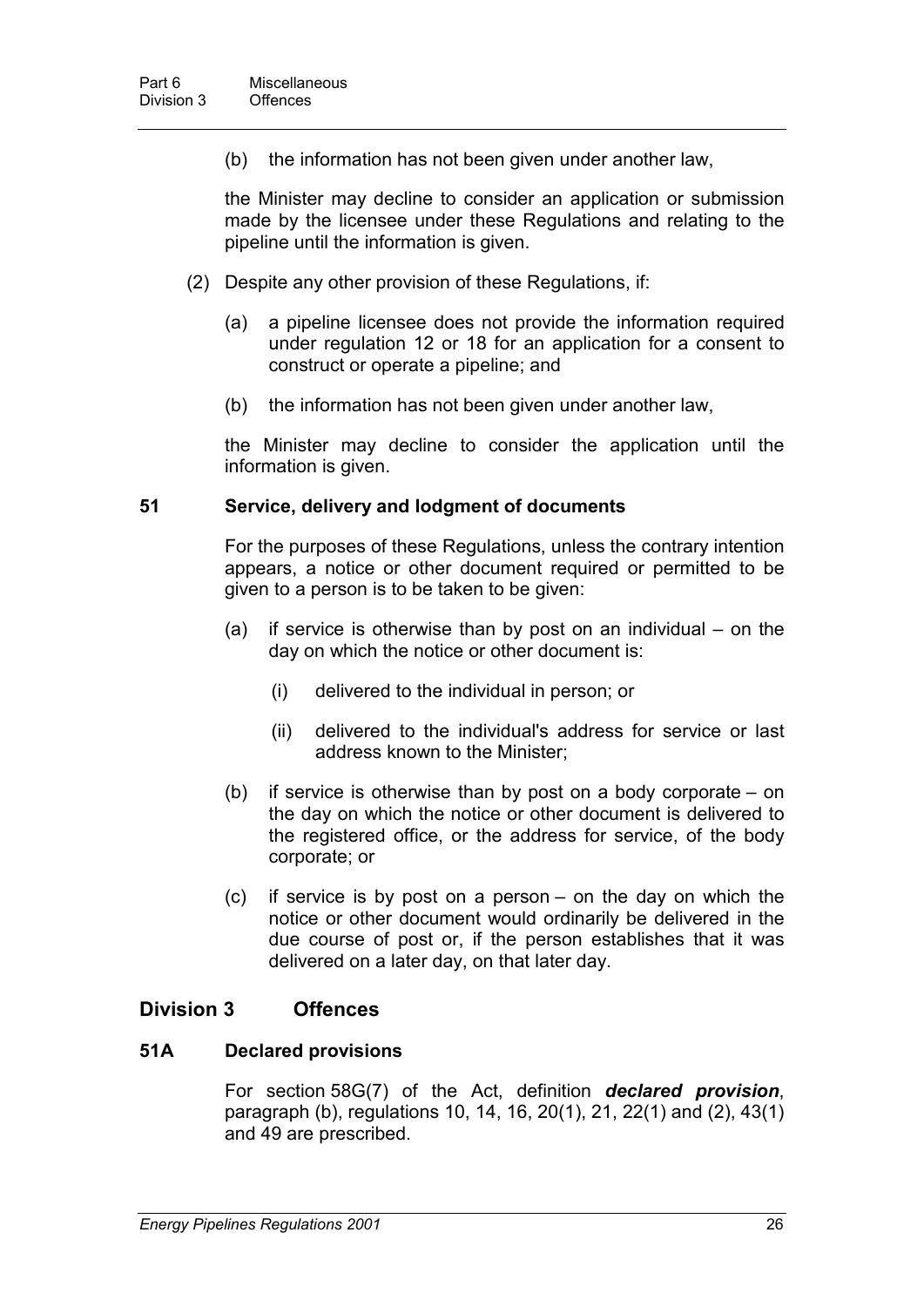## **Part 7 Repeal and transitional**

#### **52 Application of regulations to licences granted before commencement of these Regulations**

- (1) If a pipeline licence that was granted before the commencement of these Regulations remains in force or is renewed, these Regulations (other than Parts 1 and 2) do not apply to the pipeline licensee in respect of a pipeline under the licence or renewed licence until 1 July 2006.
- (2) However:
	- (a) if the licensee applies before 1 July 2006 for a consent to construct a pipeline – regulations 11, 12 and 13 and Part 4 (except regulation 40(1)(b)) also apply to the licensee in respect of the pipeline;
	- (b) if the licensee applies before 1 July 2006 for a consent to operate the pipeline – regulations 17, 18 and 19 and Part 5 (except regulation 40(1)(b)) also apply to the licensee in respect of the pipeline; and
	- (c) if the Minister has accepted a pipeline management plan for the pipeline – Part 4 (except regulation  $40(1)(b)$ ) also applies to the licensee in respect of the pipeline.

#### **53 Repeal**

The Regulations specified in Schedule 3 are repealed.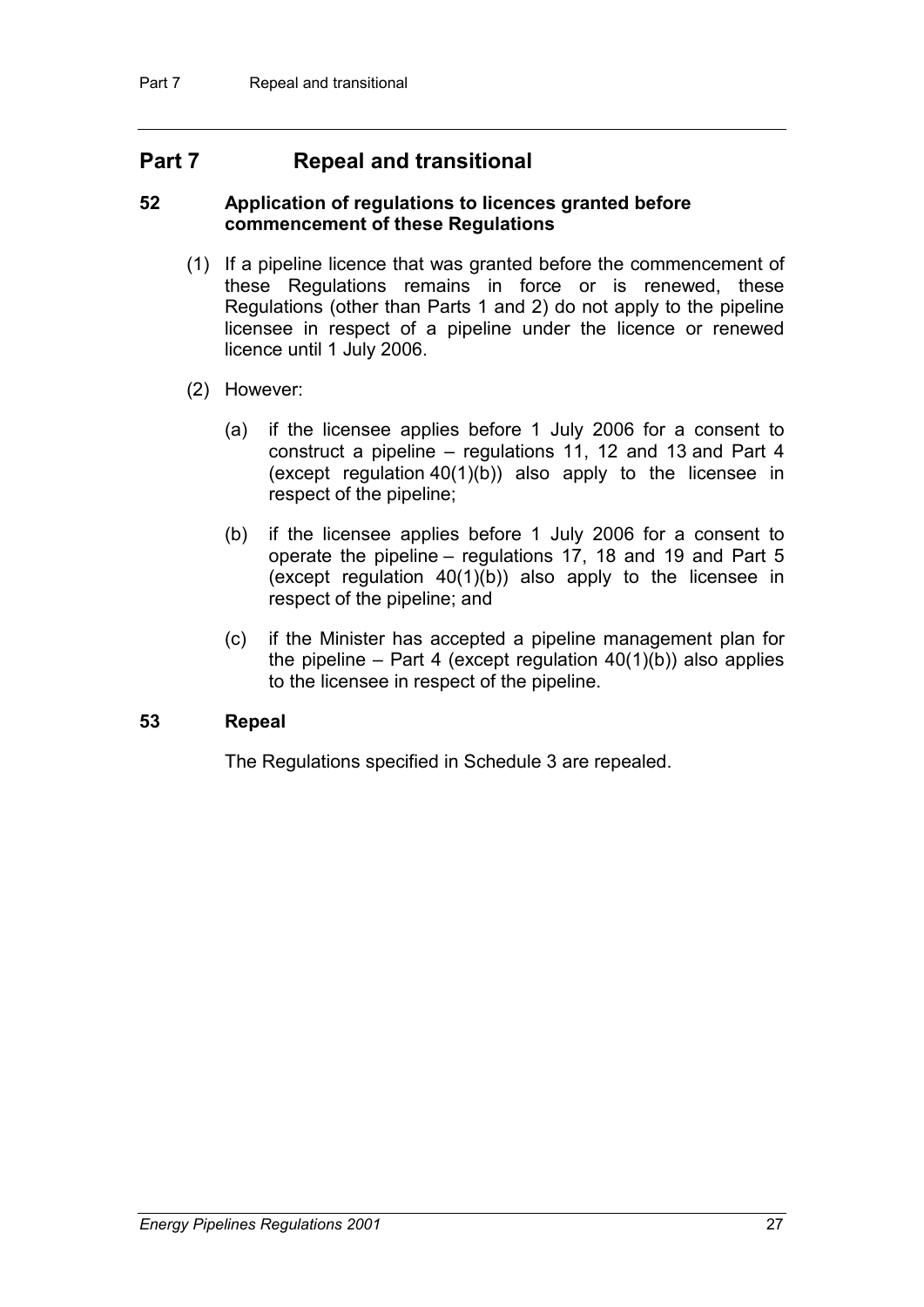## **Schedule 1**

### FORM 1

regulation 4

#### *Energy Pipelines Act 1981*

#### INSTRUMENT OF TRANSFER OF LICENCE

TO THE MINISTER FOR MINES AND ENERGY, NORTHERN TERRITORY

|                          | granted by the Minister on the  day of                             |
|--------------------------|--------------------------------------------------------------------|
|                          | the receipt of which is acknowledged by this instrument, transfers |
| name of<br>transferee    | *Insert    to * ………………………………………………………………………………                     |
| address of<br>transferee |                                                                    |

called *the transferee*, all right, title and interest in the licence and the transferee by this instrument accepts the transfer, subject to the *Energy Pipelines Act 1981* and the Regulations made under it, and agrees to be bound by the terms and conditions of the licence.

In witness of the above the parties to the transfer have executed this document this .......... day of .............

................... ….................

Witness Signature of Signature of transferor

> (If a corporation, to be executed under its common seal.)

................... ...…............. Witness Signature of Signature of transferee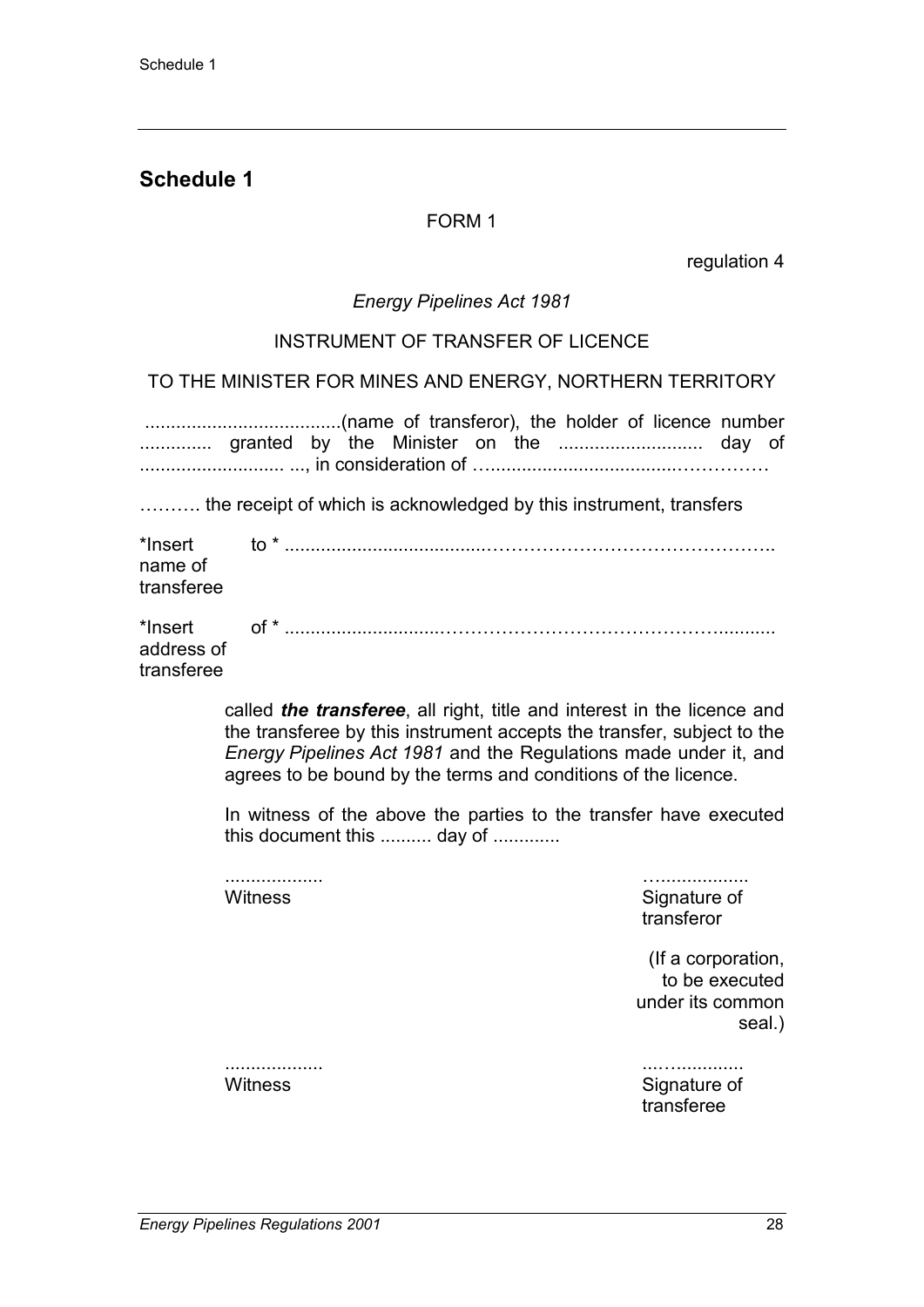I approve the above transfer.

Dated this ............. day of ............. 20...

.....………………...................... Minister for Mines and Energy

I have this ............ day of ............, 20.., at the hour of ............ o'clock in the ....... noon, registered the transferee as the holder of licence number ...............

> ..................... **Registrar**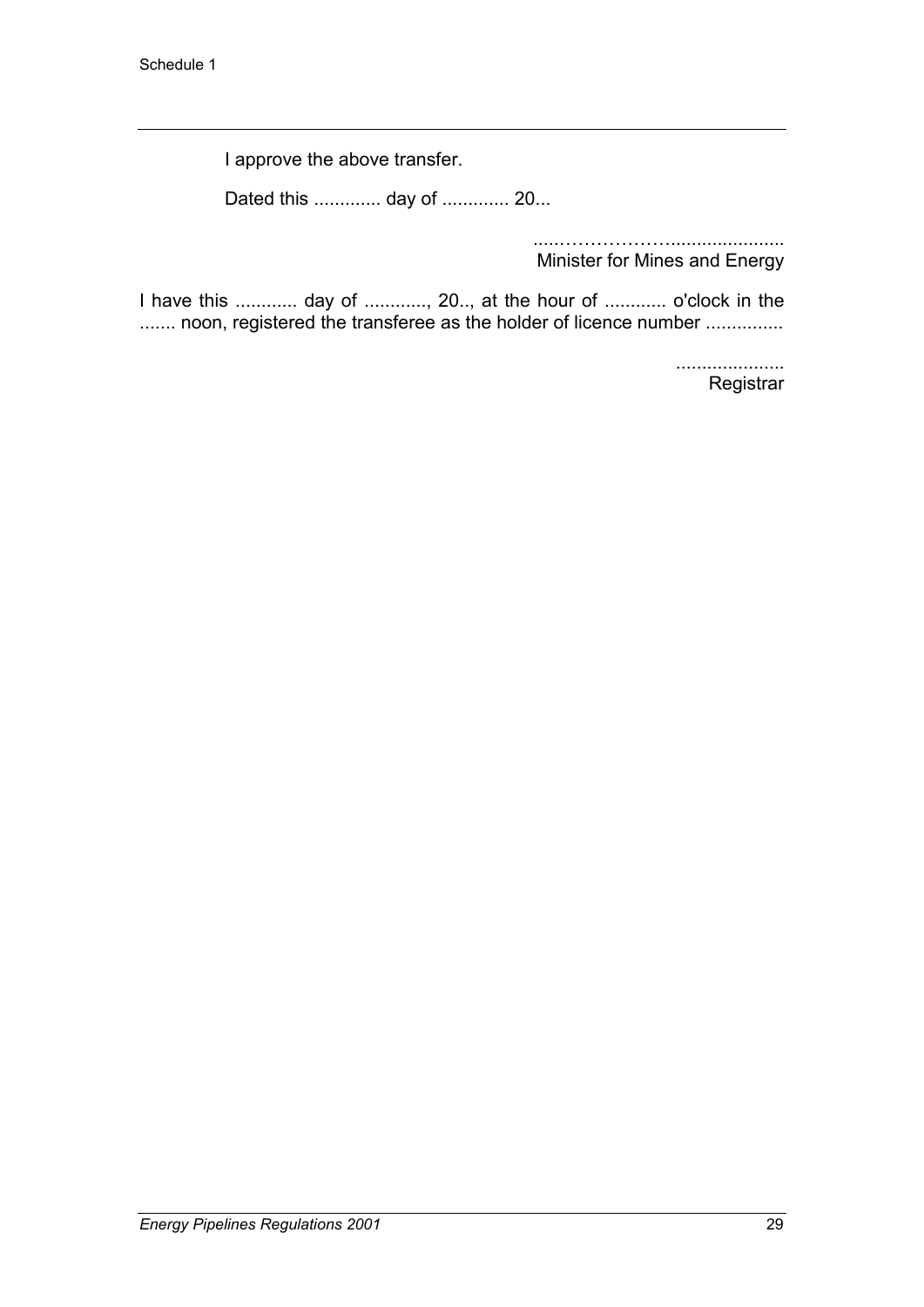# **Schedule 2 Prescribed fees**

regulation 9

|     | <b>Matter</b>                                                                                              | Fee<br>(revenue<br>units) |
|-----|------------------------------------------------------------------------------------------------------------|---------------------------|
| 1.  | Application under section 5 of Act for permit                                                              | 4 0 0 0                   |
| 2.  | Application under section 13 of Act for licence                                                            | 4 0 0 0                   |
| 3.  | Application under section 16 of Act for renewal of<br>licence                                              | 1428                      |
| 4.  | Application under section 20 of Act to vary, suspend or<br>waive conditions of licence                     | 1401                      |
| 5.  | Application under section 21A of Act to vary route and<br>licence as mentioned in section 21B(1)(c) of Act | 1401                      |
| 6.  | Application under section 21A of Act to vary licence area<br>as mentioned in section 21C(1)(b) of Act      | 1401                      |
| 7.  | Entry in the register of a memorandum of transfer under<br>section 46(9) of Act                            | 171                       |
| 8.  | Entry in the register of a devolution of interests of<br>registered holder under section 47(2) of Act      | 35                        |
| 9.  | Entry in the register of a memorandum of approval<br>under section 49(8) of Act                            | 171                       |
| 10. | Inspection under section 54(1) of Act                                                                      | 6                         |
| 11. | Copy document or extract from the register under<br>section $55(2)$ of Act – per page                      | 16                        |
| 12. | Certificate under section 55(3) of Act                                                                     | 84                        |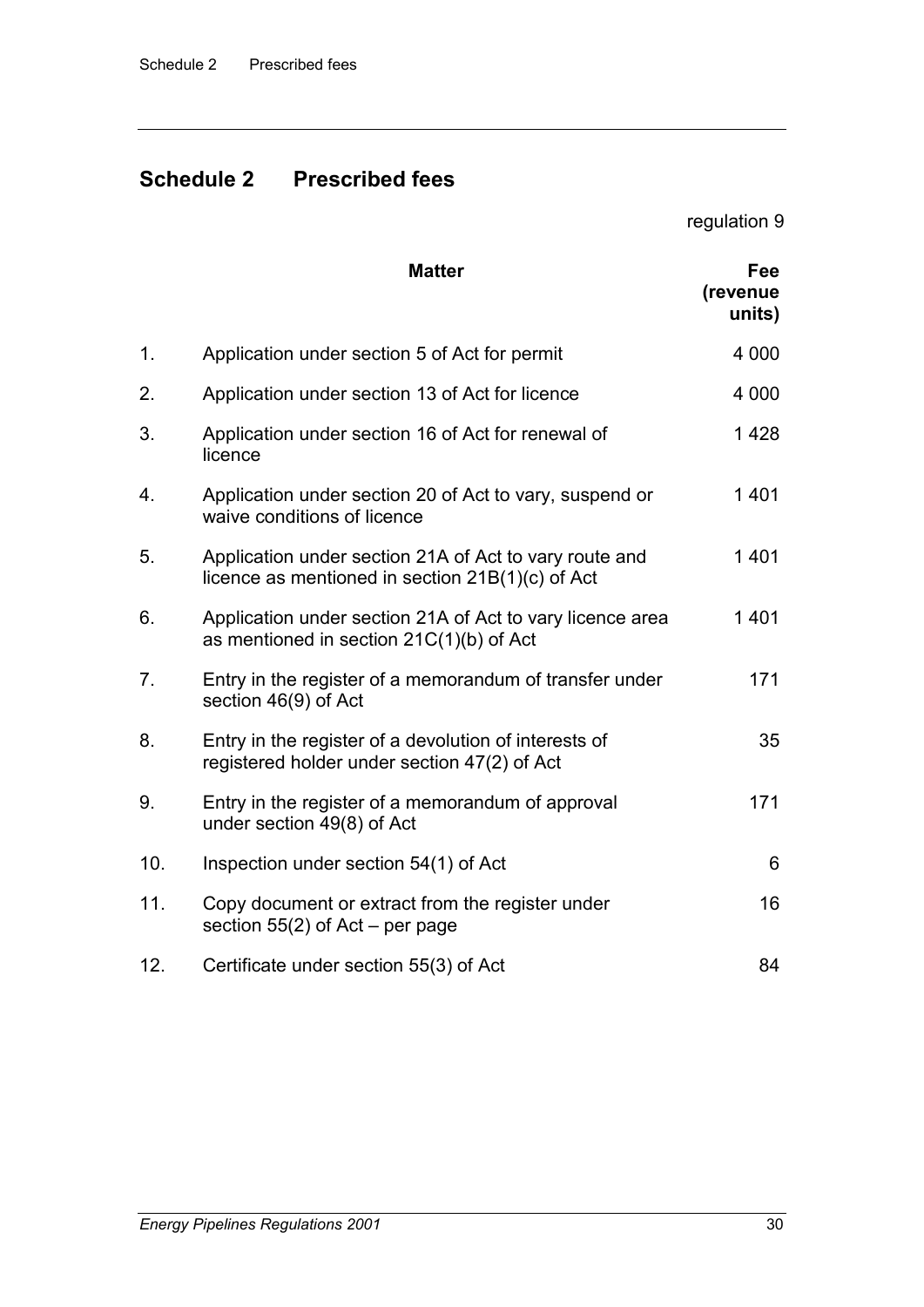# **Schedule 3 Repealed Regulations**

regulation 53

| <b>Energy Pipelines Regulations</b>                               | Regulations 1982, No. 49 |
|-------------------------------------------------------------------|--------------------------|
| Amendment of Energy Pipelines Regulations                         | Regulations 1985, No. 37 |
| Amendment of Energy Pipelines Regulations Regulations 1989, No. 2 |                          |
| <b>Amendment of Energy Pipelines Regulations</b>                  | Regulations 2000, No. 37 |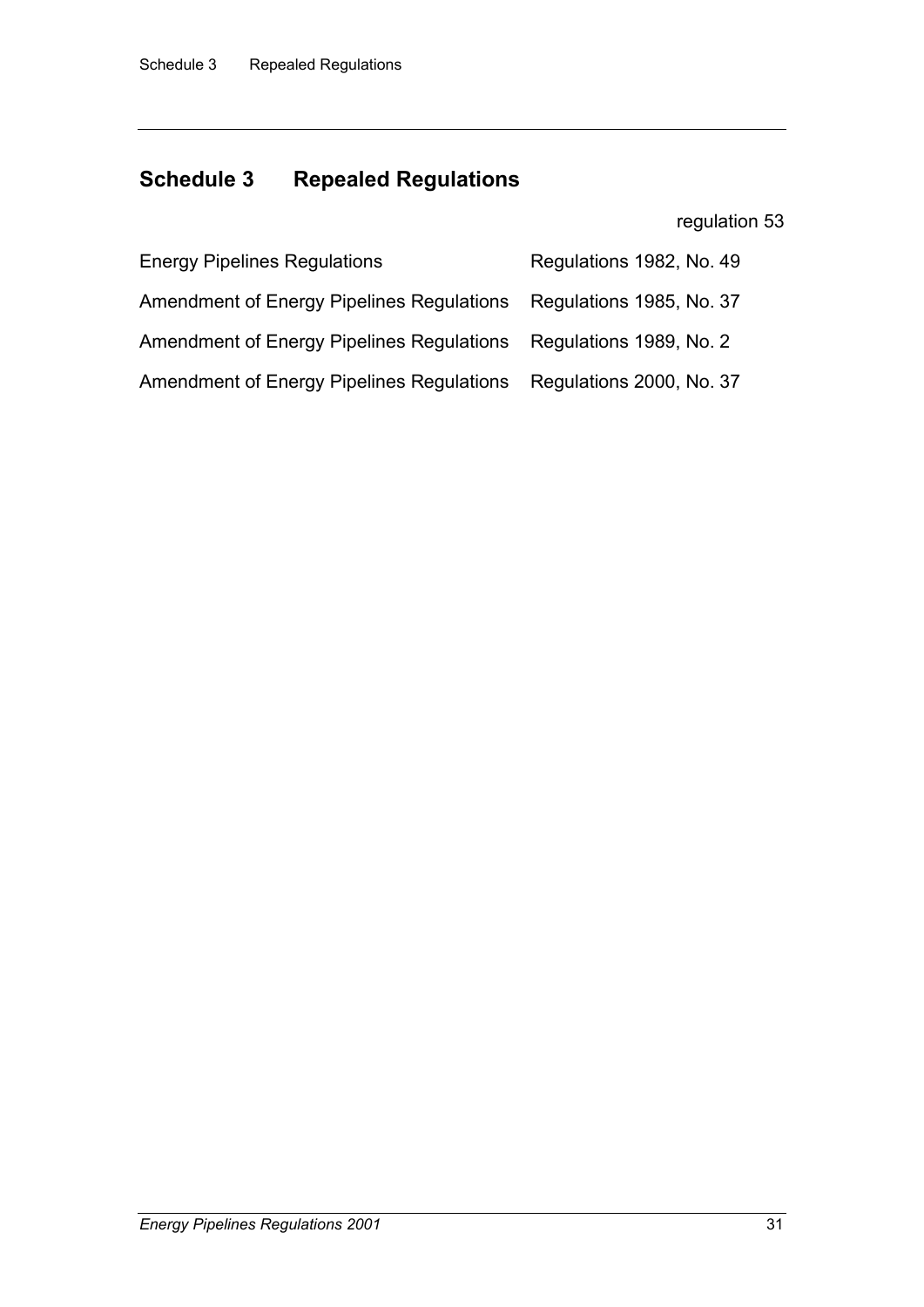#### **ENDNOTES**

**1 KEY**

Key to abbreviations

| amd = amended         |
|-----------------------|
| $app = appendix$      |
| $bl = by-law$         |
| $ch = Chapter$        |
| cl = clause           |
| div = Division        |
| exp = expires/expired |
| $f = form$            |
| <b>Gaz = Gazette</b>  |
| hdg = heading         |
| ins = inserted        |
| It = $long$ title     |
| nc = not commenced    |

**amd = amended od = order app = appendix om = omitted** *<u>pt</u>* **= Part**  $r$  = regulation/rule **crem** = remainder **div = Division renum = renumbered exp = expires/expired rep = repealed f = forms s = section** *Gaz* **=** *Gazette* **sch = Schedule hdg = heading sdiv = Subdivision ins = inserted SL = Subordinate Legislation lt = long title sub = substituted**

## **2 LIST OF LEGISLATION**

#### *Energy Pipelines Regulations* **(SL No. 43, 2001)**

| Notified  | 3 October 2001 |
|-----------|----------------|
| Commenced | 3 October 2001 |

#### *Fees and Charges Amendment Regulations 2009* **(SL No. 34, 2009)**

| Notified  | 14 December 2009     |
|-----------|----------------------|
| Commenced | 1 January 2010 (r 2) |

#### *Penalties Amendment (Children and Families, Health and Primary Industry, Fisheries and Resources) Act 2011* **(Act No. 28, 2011)**

| Assent date | 31 August 2011                                      |
|-------------|-----------------------------------------------------|
| Commenced   | 21 September 2011 (Gaz G38, 21 September 2011, p 4) |

#### *Energy Pipelines Amendment (Fees) Regulations 2013* **(SL No. 48, 2013)**

| Notified  | 19 December 2013                                                                       |
|-----------|----------------------------------------------------------------------------------------|
| Commenced | 1 January 2014 (r 2 and s 2 Energy Pipelines Amendment<br>Act 2013 (Act No. 39, 2013)) |

#### *Statute Law Amendment (Directors' Liability) Act 2015* **(Act No. 26, 2015)**

| Assent date | 18 September 2015                               |
|-------------|-------------------------------------------------|
| Commenced   | 14 October 2015 (Gaz G41, 14 October 2015, p 3) |

## **3 GENERAL AMENDMENTS**

General amendments of a formal nature (which are not referred to in the table of amendments to this reprint) are made by the *Interpretation Legislation Amendment Act 2018* (Act No. 22, 2018) to: r 1 and sch 1.